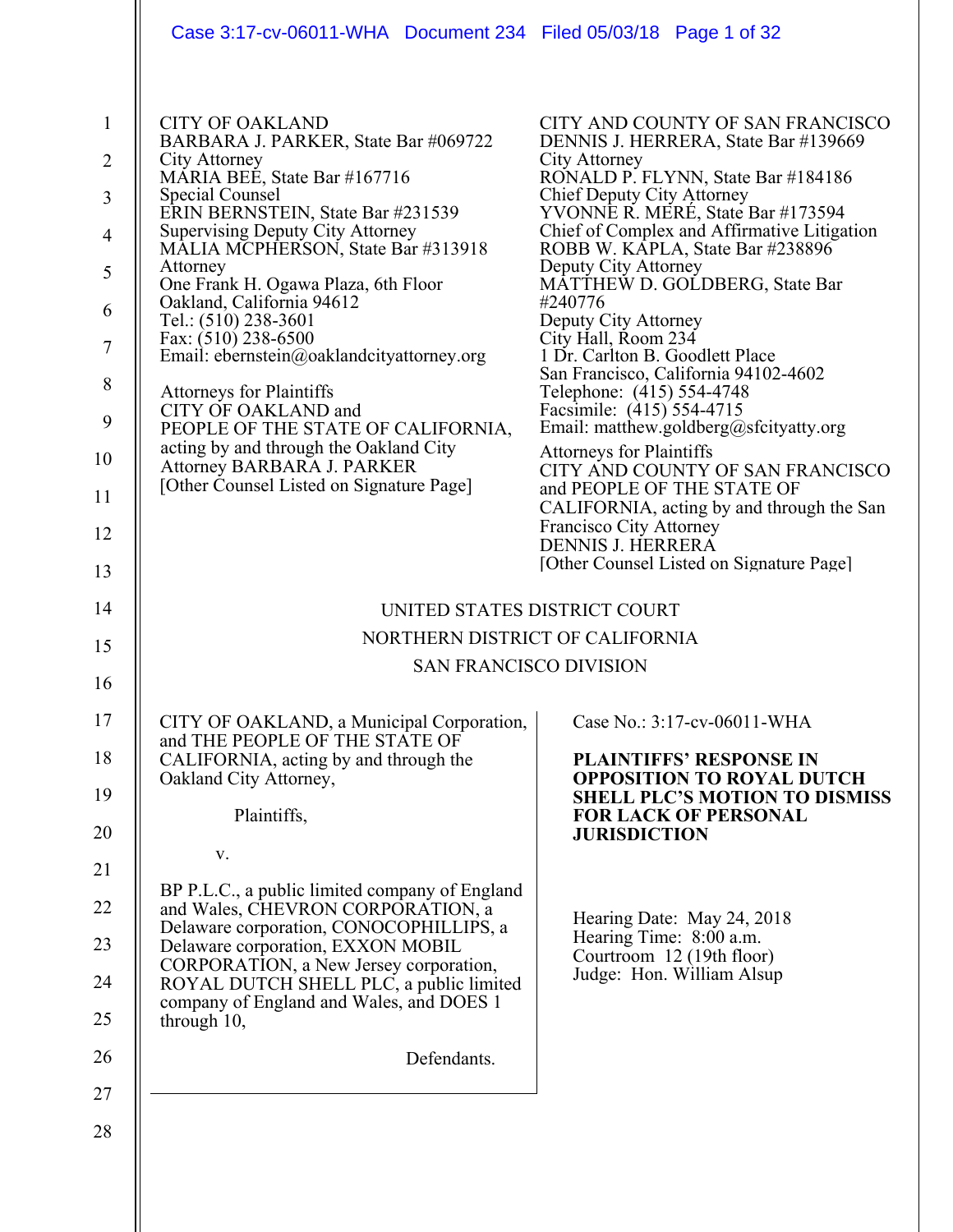| Case 3:17-cv-06011-WHA Document 234 Filed 05/03/18 Page 2 of 32                                                                                                                                                                                                                                                     |                                                                                                                 |
|---------------------------------------------------------------------------------------------------------------------------------------------------------------------------------------------------------------------------------------------------------------------------------------------------------------------|-----------------------------------------------------------------------------------------------------------------|
|                                                                                                                                                                                                                                                                                                                     |                                                                                                                 |
| CHEVRON CORP.,                                                                                                                                                                                                                                                                                                      |                                                                                                                 |
| Third Party Plaintiff,                                                                                                                                                                                                                                                                                              |                                                                                                                 |
| V.                                                                                                                                                                                                                                                                                                                  |                                                                                                                 |
| STATOIL ASA,                                                                                                                                                                                                                                                                                                        |                                                                                                                 |
| Third Party Defendant.                                                                                                                                                                                                                                                                                              |                                                                                                                 |
| CITY AND COUNTY OF SAN FRANCISCO,<br>a Municipal Corporation, and THE PEOPLE OF                                                                                                                                                                                                                                     | Case No.: 3:17-cv-06012-WHA                                                                                     |
| THE STATE OF CALIFORNIA, acting by and<br>through the San Francisco City Attorney<br>DENNIS J. HERRERA,                                                                                                                                                                                                             | <b>PLAINTIFFS' RESPONSE IN</b><br><b>OPPOSITION TO ROYAL DUTCH</b><br><b>SHELL PLC'S MOTION TO DISMISS</b>      |
| Plaintiffs,                                                                                                                                                                                                                                                                                                         | <b>FOR LACK OF PERSONAL</b><br><b>JURISDICTION</b>                                                              |
| V.                                                                                                                                                                                                                                                                                                                  |                                                                                                                 |
| BP P.L.C., a public limited company of England<br>and Wales, CHEVRON CORPORATION, a<br>Delaware corporation, CONOCOPHILLIPS, a<br>Delaware corporation, EXXON MOBIL<br>CORPORATION, a New Jersey corporation,<br>ROYAL DUTCH SHELL PLC, a public limited<br>company of England and Wales, and DOES 1<br>through 10, | Hearing Date: May 24, 2018<br>Hearing Time: 8:00 a.m.<br>Courtroom 12 (19th floor)<br>Judge: Hon. William Alsup |
| Defendants.                                                                                                                                                                                                                                                                                                         |                                                                                                                 |
| CHEVRON CORP.,                                                                                                                                                                                                                                                                                                      |                                                                                                                 |
| Third Party Plaintiff,                                                                                                                                                                                                                                                                                              |                                                                                                                 |
| V.                                                                                                                                                                                                                                                                                                                  |                                                                                                                 |
| STATOIL ASA,                                                                                                                                                                                                                                                                                                        |                                                                                                                 |
| Third Party Defendant.                                                                                                                                                                                                                                                                                              |                                                                                                                 |
|                                                                                                                                                                                                                                                                                                                     |                                                                                                                 |
|                                                                                                                                                                                                                                                                                                                     |                                                                                                                 |
|                                                                                                                                                                                                                                                                                                                     |                                                                                                                 |
|                                                                                                                                                                                                                                                                                                                     |                                                                                                                 |
|                                                                                                                                                                                                                                                                                                                     |                                                                                                                 |
|                                                                                                                                                                                                                                                                                                                     |                                                                                                                 |
|                                                                                                                                                                                                                                                                                                                     |                                                                                                                 |
|                                                                                                                                                                                                                                                                                                                     |                                                                                                                 |
|                                                                                                                                                                                                                                                                                                                     |                                                                                                                 |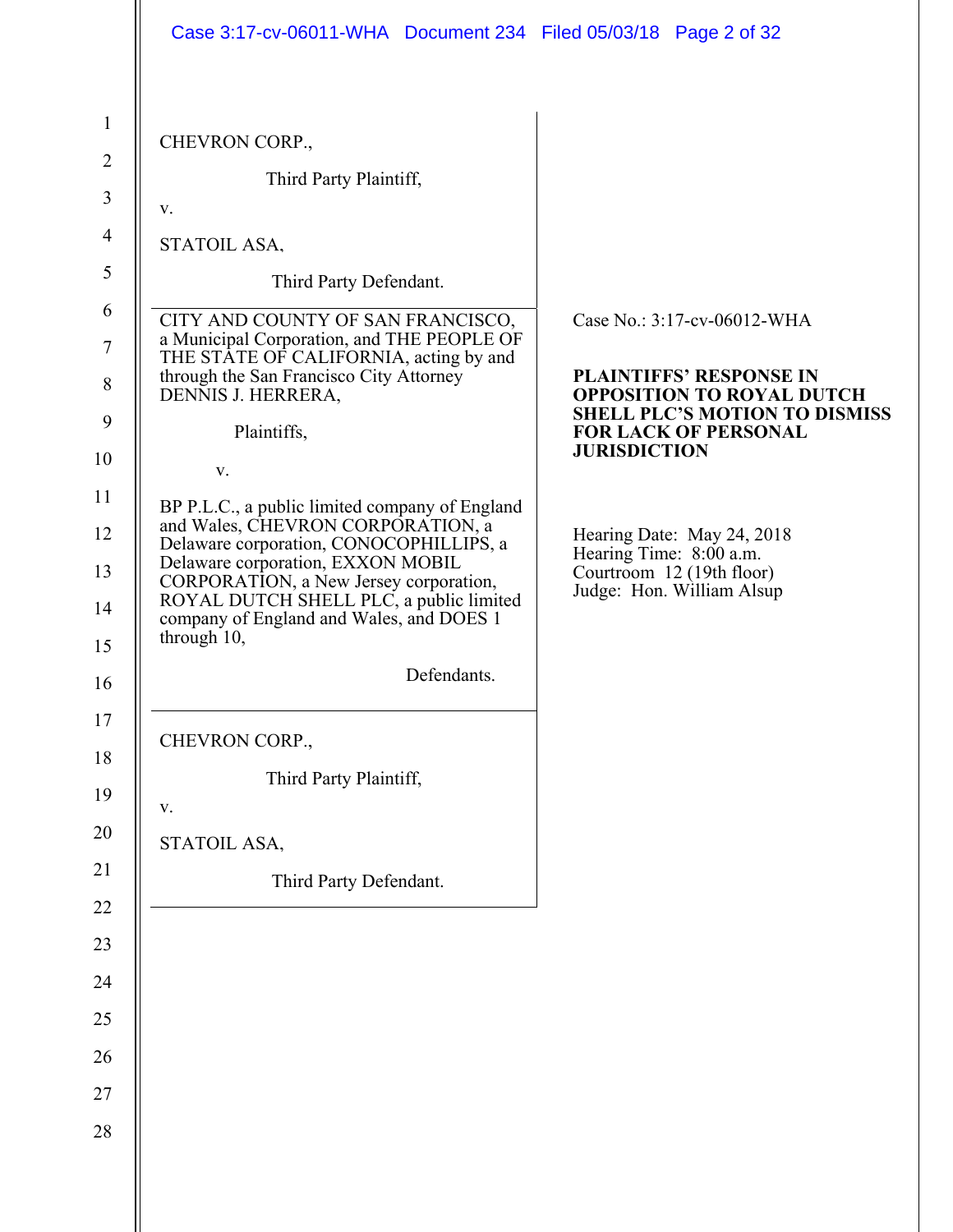|     |                 | <b>TABLE OF CONTENTS</b>                                                                 |
|-----|-----------------|------------------------------------------------------------------------------------------|
| Ι.  |                 |                                                                                          |
| II. |                 |                                                                                          |
|     | A.              | Shell makes the business decision to produce fossil fuels at massive levels, taking into |
|     | <b>B.</b>       | Shell engages in production, sales and promotion of fossil fuels in California6          |
|     | $\mathcal{C}$ . | Shell engages in production, sales and promotion of fossil fuels in the United States.8  |
|     | D.              | Shell has substantially contributed to global warming, which is causing severe injuries  |
| Ш.  |                 |                                                                                          |
| IV. |                 |                                                                                          |
|     | A.              | This Court has specific jurisdiction over the Cities' claims against Shell.              |
|     |                 | 1.<br>Shell has sufficient contacts with California to support specific jurisdiction.10  |
|     |                 | 2.<br>Shell has sufficient contacts with the United States to support specific           |
|     |                 | The Cities' claims arise out of or relate to Shell's conduct in California or the<br>3.  |
|     |                 | Exercising personal jurisdiction over Shell is reasonable. 17<br>4.                      |
|     | <b>B.</b>       | Alternatively, the Cities are entitled to jurisdictional discovery. 19                   |
|     | C.              |                                                                                          |
|     | D.              | The Cities have stated a claim upon which relief may be granted22                        |
| V.  |                 |                                                                                          |
|     |                 |                                                                                          |
|     |                 |                                                                                          |
|     |                 |                                                                                          |
|     |                 |                                                                                          |
|     |                 |                                                                                          |
|     |                 |                                                                                          |
|     |                 |                                                                                          |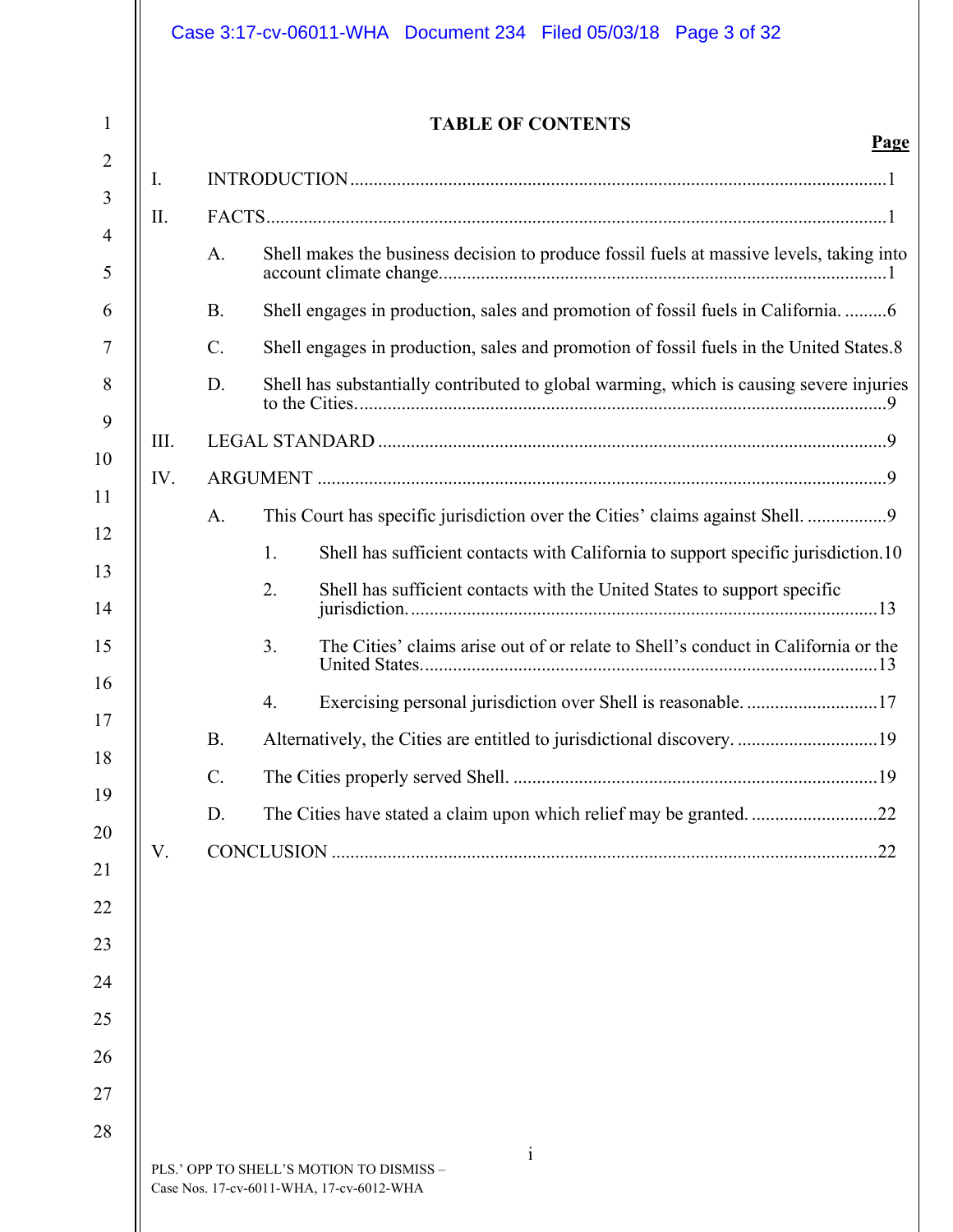|                | Case 3:17-cv-06011-WHA  Document 234  Filed 05/03/18  Page 4 of 32                         |
|----------------|--------------------------------------------------------------------------------------------|
| $\mathbf{1}$   | <b>TABLE OF AUTHORITIES</b>                                                                |
| $\overline{2}$ | Page(s)                                                                                    |
| $\mathfrak{Z}$ | Cases                                                                                      |
| $\overline{4}$ | In re "Agent Orange" Prod. Liab. Litig.,                                                   |
| 5              |                                                                                            |
| 6              | Adidas Am., Inc. v. Cougar Sport, Inc.,                                                    |
| $\tau$         |                                                                                            |
| 8              | Arch v. Am. Tobacco Co.,                                                                   |
| 9              | Ault v. Dinner for Two, Inc.,                                                              |
| 10             |                                                                                            |
| 11             | Axiom Foods, Inc. v. Acerchem Int'l, Inc.,                                                 |
| 12             | Bancroft & Masters, Inc. v. August Nat'l, Inc.,                                            |
| 13             |                                                                                            |
| 14             | Boim v. Holy Land Found. for Relief & Dev.,                                                |
| 15             |                                                                                            |
| 16             | Brayton Purcell LLP v. Recordon & Recordon,<br>606 F.3d 1124 (9th Cir. 2010)<br>9          |
| 17             | Brighton Collectibles, Inc. v. Winston Brands, Inc.,                                       |
| 18             |                                                                                            |
| 19             | California Brewing Co. v. 3 Daughters Brewing LLC,                                         |
| 20             |                                                                                            |
| 21             | California v. Gold Run Ditch & Mining Co.,                                                 |
| 22             | Chunghwa Telecom Global v. Medcom,                                                         |
| 23             |                                                                                            |
| 24             | Connecticut v. Am. Elec. Power Co., Inc.,                                                  |
| 25             |                                                                                            |
| 26             | Cosper v. Smith & Wesson Arms Co.,                                                         |
| 27             | Cox v. City of Dallas,                                                                     |
| 28             |                                                                                            |
|                | 11<br>PLS.' OPP TO SHELL'S MOTION TO DISMISS -<br>Case Nos. 17-cv-6011-WHA, 17-cv-6012-WHA |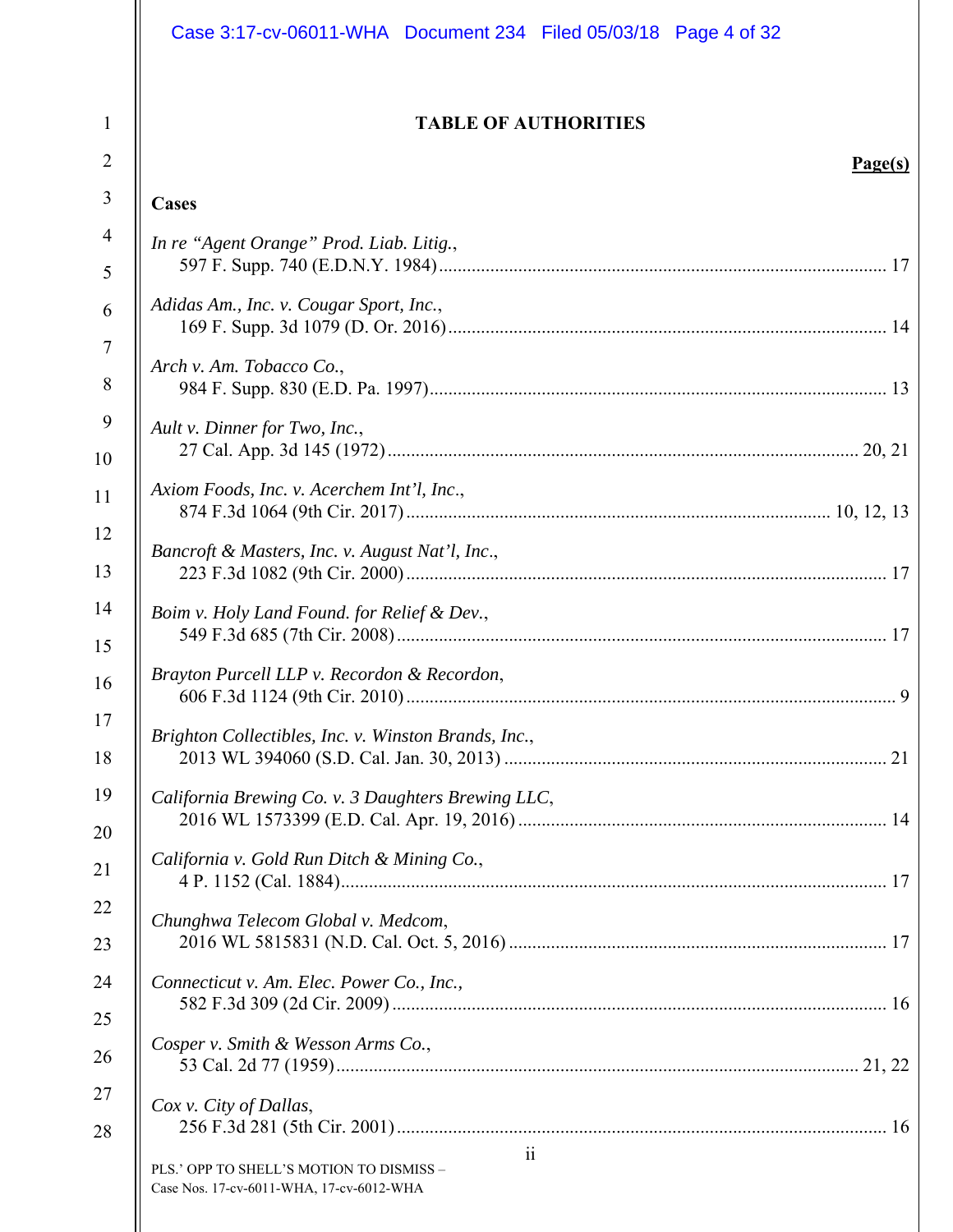|                | Case 3:17-cv-06011-WHA  Document 234  Filed 05/03/18  Page 5 of 32                          |
|----------------|---------------------------------------------------------------------------------------------|
| $\mathbf{1}$   | Crowley v. Bannister,                                                                       |
| $\overline{2}$ |                                                                                             |
| 3              | Daimler AG v. Bauman,                                                                       |
| $\overline{4}$ | Doe v. Am. Nat'l Red Cross,                                                                 |
| 5              |                                                                                             |
| 6              | Doe v. Unocal Corp.,                                                                        |
| $\tau$         |                                                                                             |
| 8              | Dubose v. Bristol-Myers Squibb Co.,                                                         |
| 9              | Elec. Recyclers Int'l, Inc. v. Calbag Metals Co.,                                           |
| 10             |                                                                                             |
| 11             | Empire Steel Corp. of Texas, Inc. v. Superior Court,                                        |
| 12             | Exxon Mobil Corp. v. Attorney Gen.,                                                         |
| 13             |                                                                                             |
| 14             | Friends of the Earth, Inc. v. Laidlaw Envtl. Servs. (TOC), Inc.,                            |
| 15             |                                                                                             |
| 16             | General Motors Corp. v. Superior Court                                                      |
| 17             | Gibble v. Car-Lene Research, Inc.,                                                          |
| 18             |                                                                                             |
| 19             | Glencore Grain Rotterdam B.V. v. Shivnath Rai Harnarain Co.,                                |
| 20             |                                                                                             |
| 21             | Gray v. Mazda Motor of Am., Inc.,                                                           |
| 22             | Halo Elecs., Inc. v. Bel Fuse Inc.,                                                         |
| 23             |                                                                                             |
| 24             | Hatami v. Kia Motors Am., Inc.,                                                             |
| 25             |                                                                                             |
| 26             | Hendricks v. New Video Channel Am.,                                                         |
| 27             | Herring Networks, Inc. v. AT&T Servs., Inc.,                                                |
| 28             |                                                                                             |
|                | 111<br>PLS.' OPP TO SHELL'S MOTION TO DISMISS -<br>Case Nos. 17-cv-6011-WHA, 17-cv-6012-WHA |
|                |                                                                                             |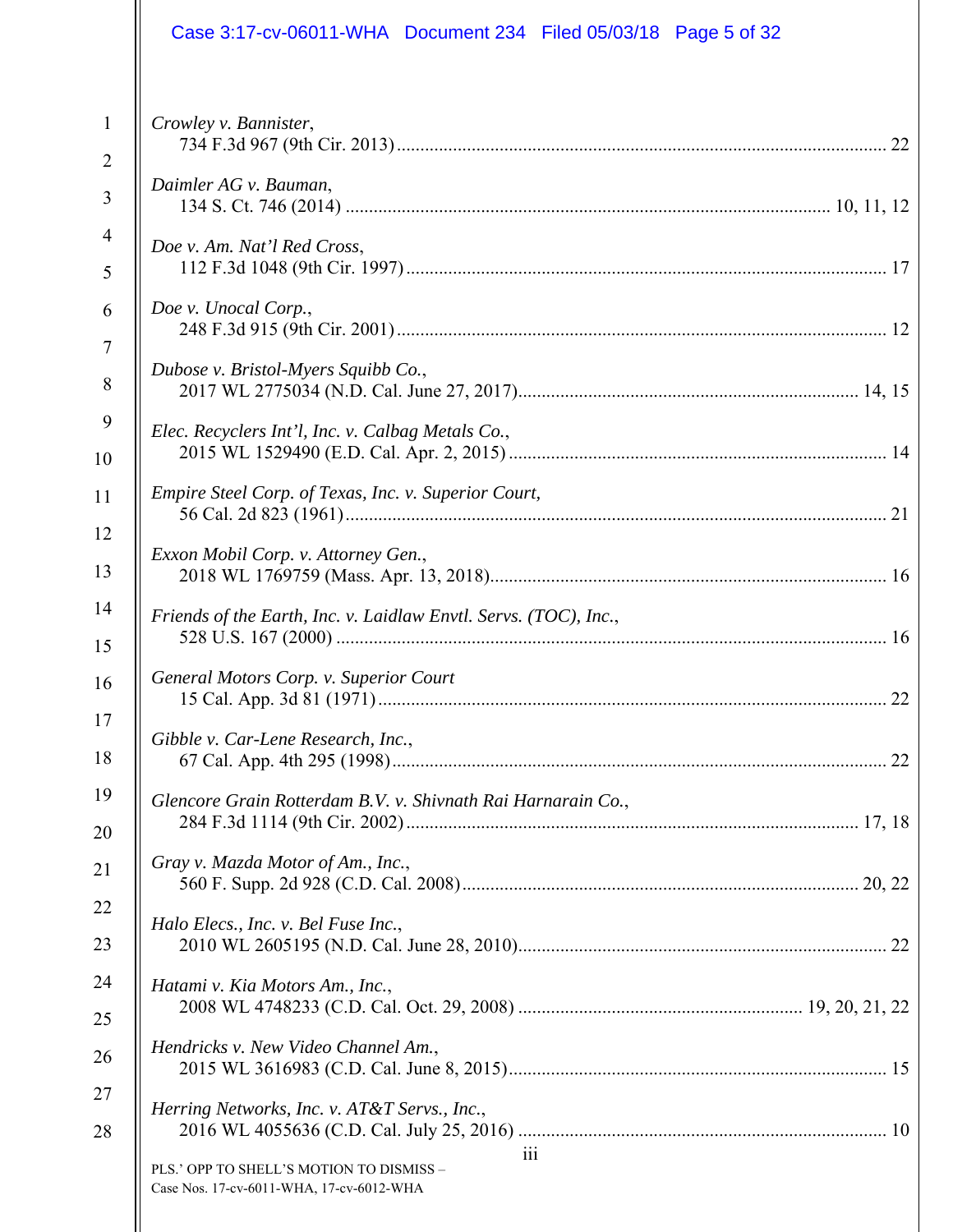|                | Case 3:17-cv-06011-WHA  Document 234  Filed 05/03/18  Page 6 of 32                         |
|----------------|--------------------------------------------------------------------------------------------|
| $\mathbf{1}$   | Holland America Line, Inc. v. Wartsila North America, Inc.,                                |
| $\overline{2}$ |                                                                                            |
| 3              | Illumina, Inc. v. Qiagen NV,                                                               |
| 4              | Independent Towers of Washington v. Washington,                                            |
| 5              |                                                                                            |
| 6              | Insolia v. Philip Morris Inc.,                                                             |
| $\tau$         | Jazini v. Nissan Motor Co., Ltd.,                                                          |
| 8              |                                                                                            |
| 9              | Kabo Tool Co. v. Porauto Indus. Co.,                                                       |
| 10             |                                                                                            |
| 11             | Keeton v. Hustler Magazine, Inc.,                                                          |
| 12             | Khachatryan v. Toyota Motor Sales, U.S.A., Inc.,                                           |
| 13             |                                                                                            |
| 14             | Laub v. United States DOI,                                                                 |
| 15             |                                                                                            |
| 16             | Learjet, Inc. v. Oneok, Inc.,                                                              |
| 17             | Lyons v. Philip Morris Inc.,                                                               |
| 18             |                                                                                            |
| 19             | Macias v. Waste Mgmt. Holdings, Inc.,                                                      |
| 20             |                                                                                            |
| 21             | Mavrix v. Brand Techns.,                                                                   |
| 22             | McIntyre Mach., Ltd. v. Nicastro,                                                          |
| 23             |                                                                                            |
| 24             | Michie v. Great Lakes Steel Div. Nat'l Steel Corp.,                                        |
| 25             |                                                                                            |
| 26             | U.S. ex rel. Miller v. Pub. Warehousing Co. KSC,                                           |
| 27             | Myers v. Bennett Law Offices,                                                              |
| 28             |                                                                                            |
|                | 1V<br>PLS.' OPP TO SHELL'S MOTION TO DISMISS -<br>Case Nos. 17-cv-6011-WHA, 17-cv-6012-WHA |
|                |                                                                                            |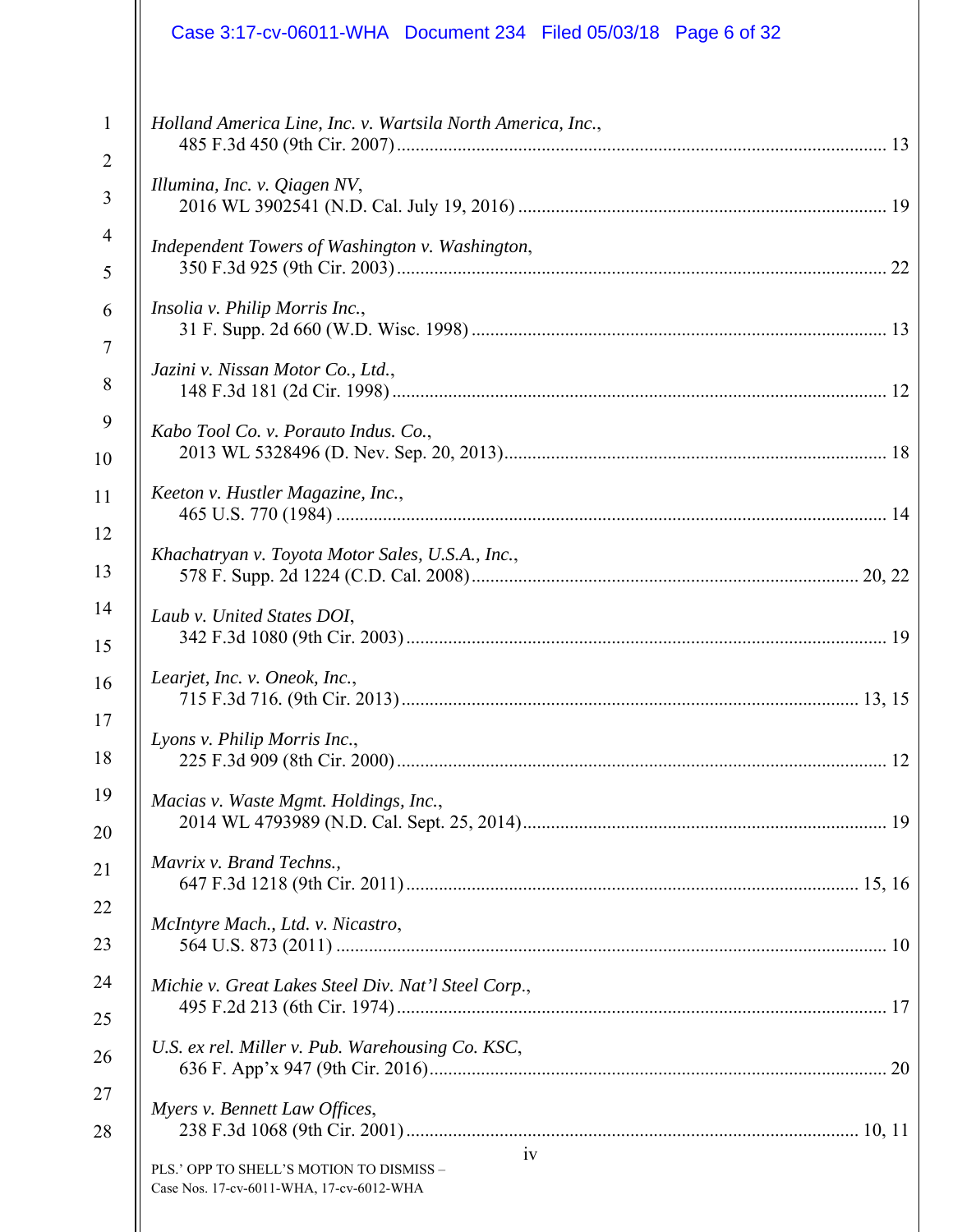|                | Case 3:17-cv-06011-WHA  Document 234  Filed 05/03/18  Page 7 of 32                        |
|----------------|-------------------------------------------------------------------------------------------|
| $\mathbf{1}$   | North Sister Publishing, Inc. v. Schefren,                                                |
| $\overline{2}$ |                                                                                           |
| 3              | Pebble Beach Co. v. Caddy,                                                                |
| $\overline{4}$ | Picot v. Weston,                                                                          |
| 5              |                                                                                           |
| 6              | Richmond Techns., Inc. v. Aumtech Business Solutions,                                     |
| $\tau$         |                                                                                           |
| 8              | SA Luxury Expeditions LLC v. Latin America for Less, LLC,                                 |
| 9              | Shute v. Carnival,                                                                        |
| 10             |                                                                                           |
| 11             | Sinatra v. National Enquirer, Inc.,                                                       |
| 12             |                                                                                           |
| 13             | State v. American Tobacco Co.,                                                            |
| 14             | U.S. v. Philip Morris Inc.,                                                               |
| 15             |                                                                                           |
| 16             | United States v. Bestfoods,                                                               |
| 17             |                                                                                           |
| 18             | Universal Stabilization Techns., Inc. v. Advanced BioNutrition Corp.,                     |
| 19             | Walden v. Fiore,                                                                          |
| 20             |                                                                                           |
| 21             | Weaver v. Johnson & Johnson, Ethicon, Inc.,                                               |
| 22             | In re: Western States Wholesale Nat. Gas Antitrust Litig.,                                |
| 23             |                                                                                           |
| 24             | Wilden Pump & Eng'g Co. v. Versa-Matic Tool, Inc.,                                        |
| 25             |                                                                                           |
| 26             | Williams v. Yamaha Motor Co.,                                                             |
| 27             | Yamaha Motor Co., Ltd. v. Superior Court,                                                 |
| 28             |                                                                                           |
|                | v<br>PLS.' OPP TO SHELL'S MOTION TO DISMISS -<br>Case Nos. 17-cv-6011-WHA, 17-cv-6012-WHA |
|                |                                                                                           |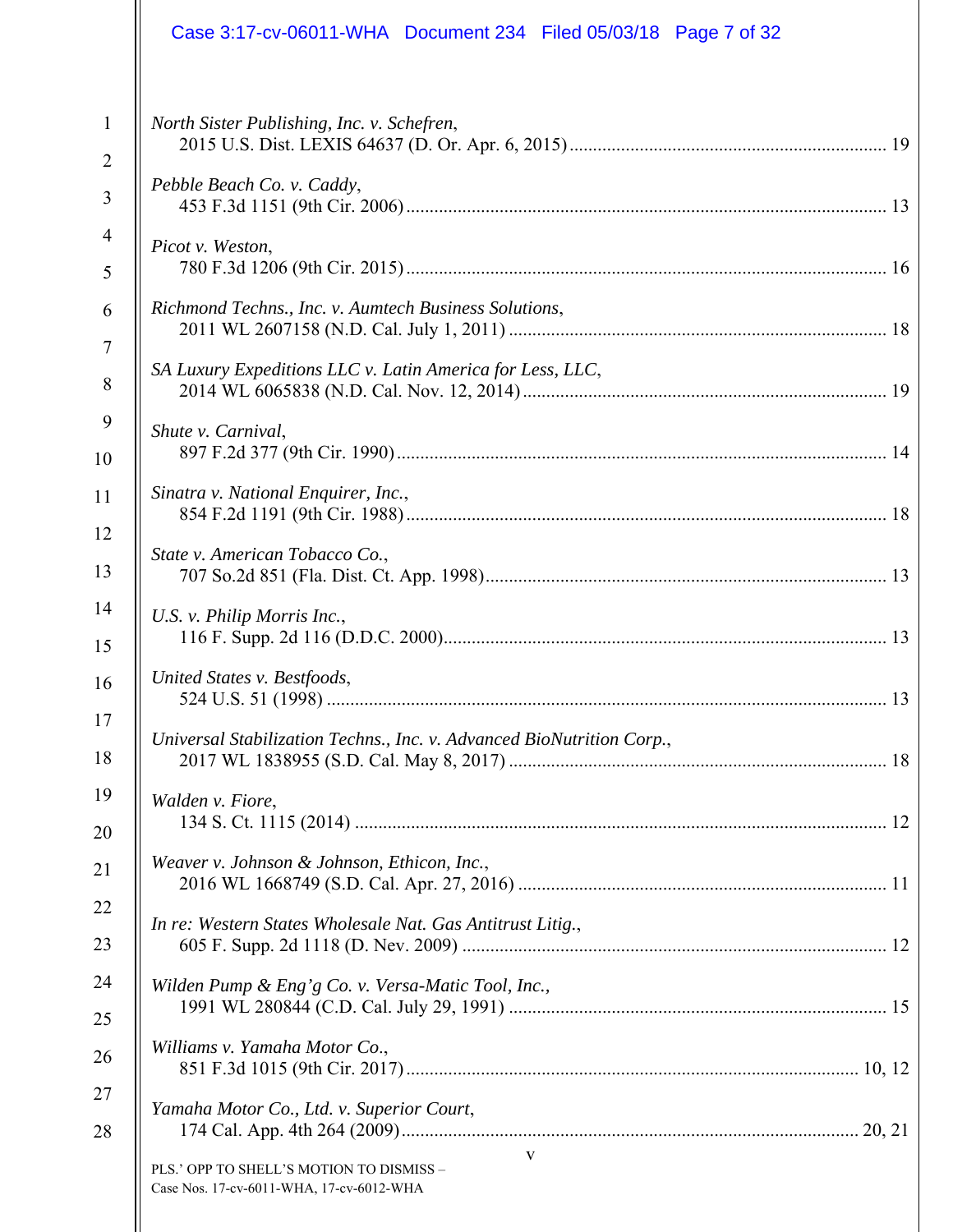# Case 3:17-cv-06011-WHA Document 234 Filed 05/03/18 Page 8 of 32

| $\mathbf{1}$   | <b>Statutes</b>                                                              |
|----------------|------------------------------------------------------------------------------|
| $\overline{2}$ |                                                                              |
| 3              |                                                                              |
| $\overline{4}$ | <b>Other Authorities</b>                                                     |
| 5              |                                                                              |
| 6              |                                                                              |
| 7              |                                                                              |
| 8              |                                                                              |
| 9<br>10        | Richard Heede, Tracing Anthropogenic Carbon Dioxide and Methane Emissions to |
| 11             |                                                                              |
| 12             |                                                                              |
| 13             |                                                                              |
| 14             |                                                                              |
| 15             |                                                                              |
| 16             |                                                                              |
| 17             |                                                                              |
| 18             |                                                                              |
| 19             |                                                                              |
| 20             |                                                                              |
| 21             |                                                                              |
| 22             |                                                                              |
| 23             |                                                                              |
| 24             |                                                                              |
| 25             |                                                                              |
| 26             |                                                                              |
| 27<br>28       |                                                                              |
|                | vi<br>PLS.' OPP TO SHELL'S MOTION TO DISMISS -                               |

Case Nos. 17-cv-6011-WHA, 17-cv-6012-WHA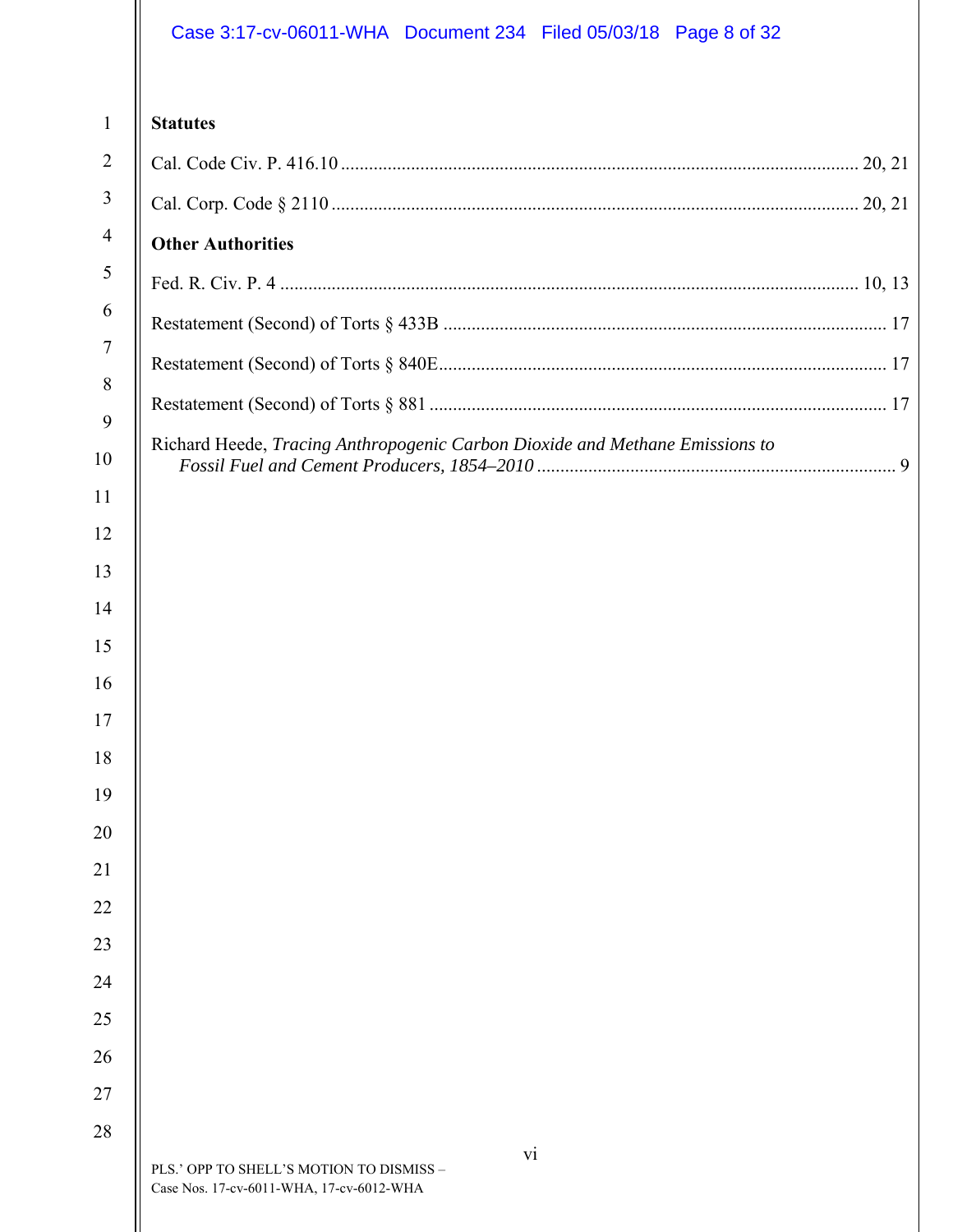1

2

3

4

5

6

7

8

9

10

11

12

13

14

15

16

17

18

19

20

21

22

23

24

25

26

27

28

### **I. INTRODUCTION**

Royal Dutch Shell plc ("Shell") produces, imports, refines, sells and advertises fossil fuels in California. These California-based activities are a substantial and an inextricable part of Shell's overall contribution to global warming. Shell contests jurisdiction, primarily on two grounds.

First, it claims it is a mere holding company that "conducts no business in California or anywhere else in the United States." Shell Motion to Dismiss for Lack of Personal Jurisdiction etc. ("Br.") 2. But Shell does not act as a holding company with respect to the tortious conduct in this case. Rather, Shell is the decisionmaker for its corporate family on fossil fuel production levels and managing climate change policies and risks. These are the most fundamental business decisions made at the company about its core business. Shell's subsidiaries may operationally carry out the parent's decision to produce massive amounts of fossil fuels by producing, marketing and selling fossil fuels in California but it is Shell the parent company that makes the key decisions.

Second, Shell's argument that its California-based contribution to global warming must cause all of the injury to the Plaintiffs ("Cities") is an incorrect statement of the but-for personal jurisdiction causal standard. Courts routinely assert jurisdiction where the plaintiff's injury was produced by nationwide conduct that extends into the forum state, without requiring the plaintiff to show that the injury was caused by just the slice that occurred in the forum. This approach to personal jurisdiction causation is particularly appropriate here, where causation on the merits is governed by a multiple-contributor rule that does not require each defendant's contribution standing alone to cause the nuisance. Finally, Shell's argument on service of process must be rejected as the Cities properly served Shell's general manager in California. Shell's motion should be denied.

## **II. FACTS**

# **A. Shell makes the business decision to produce fossil fuels at massive levels, taking into account climate change.**

Shell is a publicly traded, multinational, vertically integrated oil and gas company that explores for, produces, refines, markets, and sells oil, natural gas and fossil fuel products. First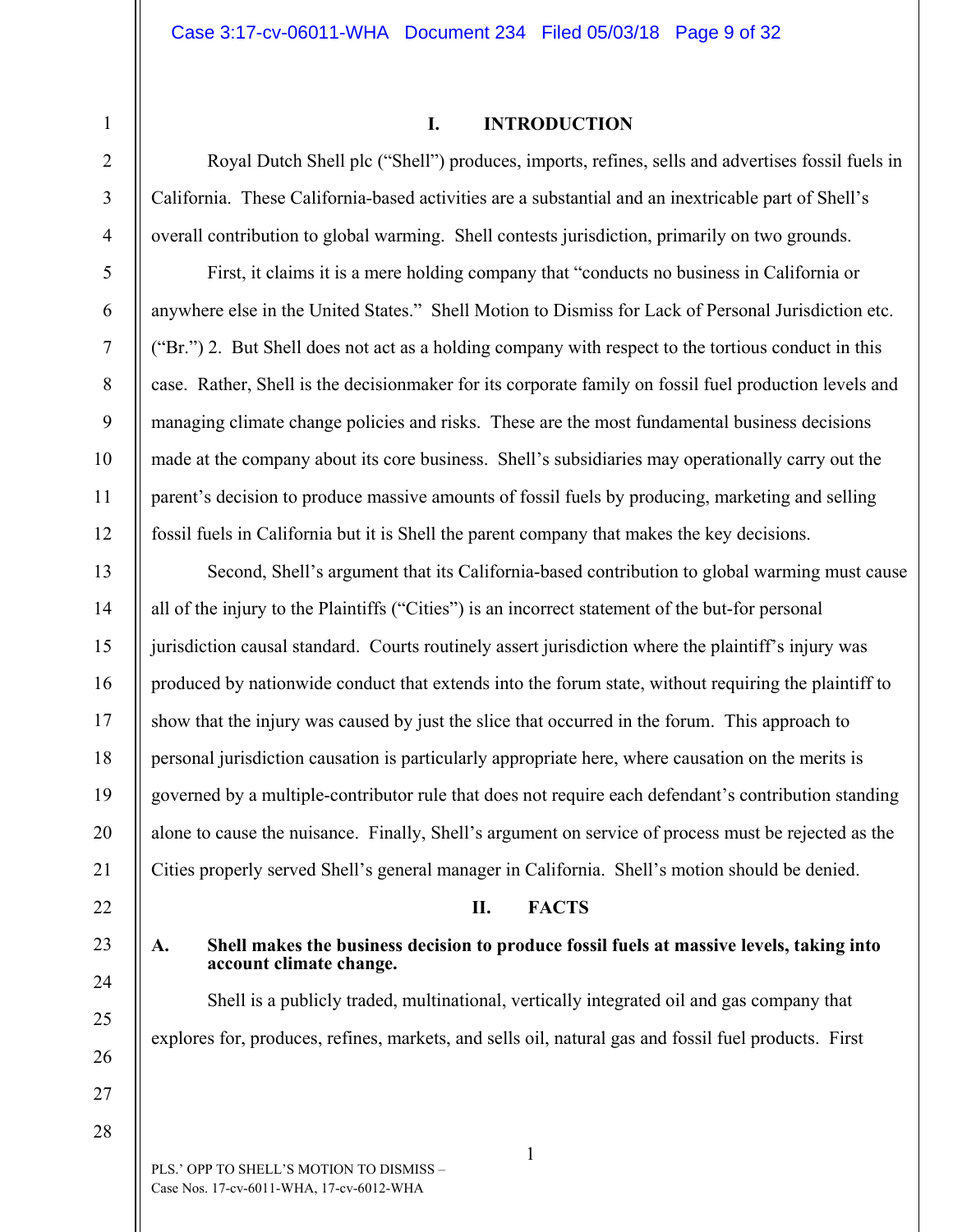1 2 3 4 5 6 7 8 9 10 11 Amended Complaint ("FAC")  $\P$  28.<sup>1</sup> Shell is one of the largest investor-owned fossil fuel corporations in the world as measured by historic production of fossil fuels. *Id*. ¶¶ 2, 94. In its most recent annual report, Shell states: "Oil and gas will remain central to our business for many years."<sup>2</sup> The annual report discloses Shell's overall production levels as follows: "Our delivery of new projects continues and we remain on track to deliver 1 million barrels of oil equivalent a day (boe/d) from new projects between 2014 and 2018. Overall, our production averaged 3.7 million boe/d in 2017, in line with 2016, with production from new fields offsetting the impact of field declines and divestments."<sup>3</sup> Given that these are aggregate companywide production levels, these statements can only refer to Shell the parent company, notwithstanding the report's standard disclaimer that terms such as "Shell," "our" or "we" are "used to refer to the Company and its subsidiaries in general or to those who work for them."4

Shell's control, as the parent company, over the companywide production decisions became unmistakably clear in a preliminary injunction hearing in 2015 in a case brought by two of Shell's U.S. subsidiaries against Greenpeace in federal district court in Alaska. The Shell subsidiaries sought to restrain Greenpeace from protesting in close proximity to drilling ships exploring for oil off the coast of Alaska. Under cross examination, a subsidiary employee admitted that the decision to drill for oil was made by Royal Dutch Shell's Board of Directors in the Hague: "A: It's made at the board level, yes. . . Q: The board of Royal Dutch Shell? A: Yes."<sup>5</sup> This should not be surprising given that such decisions involve billions of dollars (\$7 billion in that case).<sup>6</sup>

20

21

12

13

14

15

16

17

18

19

- 22 23
- 
- 24
- 25

26

27

<sup>5</sup> *See id.,* Ex. 2 (Tr. at 175:17-177:25).  $6$  *Id.* 

28

PLS.' OPP TO SHELL'S MOTION TO DISMISS – Case Nos. 17-cv-6011-WHA, 17-cv-6012-WHA

In November, 2017, Shell made a major announcement that it would be reducing the carbon

<sup>4</sup> *Id.* at 05.

 $\frac{1}{1}$  $<sup>1</sup>$  The Cities' amended complaints are nearly identical; separate citations to each FAC are</sup> provided only where necessary.

<sup>&</sup>lt;sup>2</sup> Decl. of Steve W. Berman in Support of Plaintiffs' Opposition to Royal Dutch Shell's Motion to Dismiss for Personal Jurisdiction ("Berman Decl."), Ex. 1 (Royal Dutch Shell plc, Annual Report and Form 20-F for the year ended Dec. 31, 2017) at 06, filed concurrently herewith. <sup>3</sup> *Id.* at 07.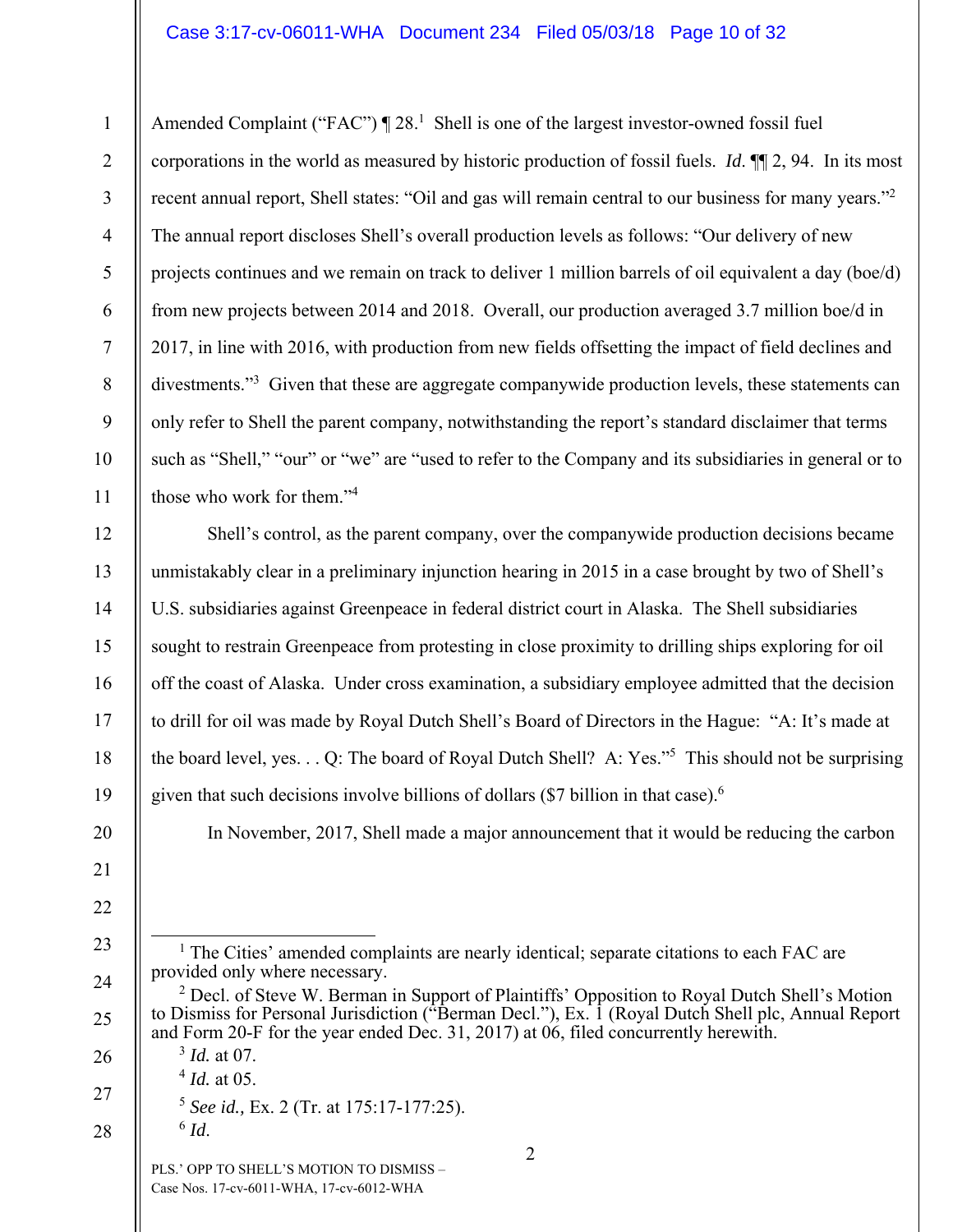### Case 3:17-cv-06011-WHA Document 234 Filed 05/03/18 Page 11 of 32

footprint of "its energy products" by "around" half by  $2050$ .<sup>7</sup> The Shell parent expressly took responsibility for greenhouse gas emissions from the combustion of Shell's fossil fuel products by consumers because Shell's carbon reduction goal involves "not just emissions from its own operations but also those produced when using *Shell products*."<sup>8</sup> Shell's CEO stated that Shell would seek to reduce the carbon footprint of its products "by reducing the net carbon footprint of the full range of Shell emissions, from our operations *and from the consumption of our products*."9

14 16 On April 5, 2018 – two days after the Cities filed their amended complaints – investigative journalists disclosed previously unseen documents relating to Shell's early knowledge of climate change risks. These documents point to the Shell parent company as the entity that controls production and climate decisions. In 1988, Shell Internationale Petroleum Maatschappij B.V., based in The Hague, issued an internal report – "The Greenhouse Effect" – that was marked "confidential," based upon 1986 research, and prepared for the Shell Environmental Conservation Committee.<sup>10</sup> The report stated that "fossil fuel combustion [is] the major source of CO2 in the atmosphere" and continued: "It is generally accepted that the increasing concentration of CO2 in the atmosphere is primarily determined by the combustion of fossil fuels."11 Shell's report recognized that an "overall reduction in fossil fuel use would of course reduce CO2 production," and "it is the world wide fossil fuel usage that affects the level of CO2 in the atmosphere."<sup>12</sup> Possible "Implications for Shell Companies" included "[c]hanging demand for our products."<sup>13</sup>

The report stated that there is "reasonable scientific agreement that increased levels of greenhouse gases would cause a global warming."14 While the "most sophisticated geophysical computer models predict that [] a doubling of [the atmospheric CO2 concentration] could increase

- 
- <sup>11</sup> *Id.* at 1, 17.
- <sup>12</sup> *Id.* at 28.
- <sup>13</sup> *Id.*
- <sup>14</sup> *Id.* at 1.

1

2

3

4

5

6

7

8

9

10

11

12

13

15

17

18

19

20

21

22

23

24

25

26

27

28

<sup>&</sup>lt;sup>7</sup> *Id.*, Ex. 3 (Royal Dutch Shell plc, press release). Shell in fact was merely agreeing to reduce the carbon "intensity" of its mix of energy products (*i.e.*, the carbon emissions per unit of energy). <sup>8</sup> *Id.* (emphasis added). <sup>9</sup> *Id.* (emphasis added). <sup>10</sup> *Id.*, Ex. 4 (Shell Internationale Petroleum Maatschappij B.V., The Greenhouse Effect).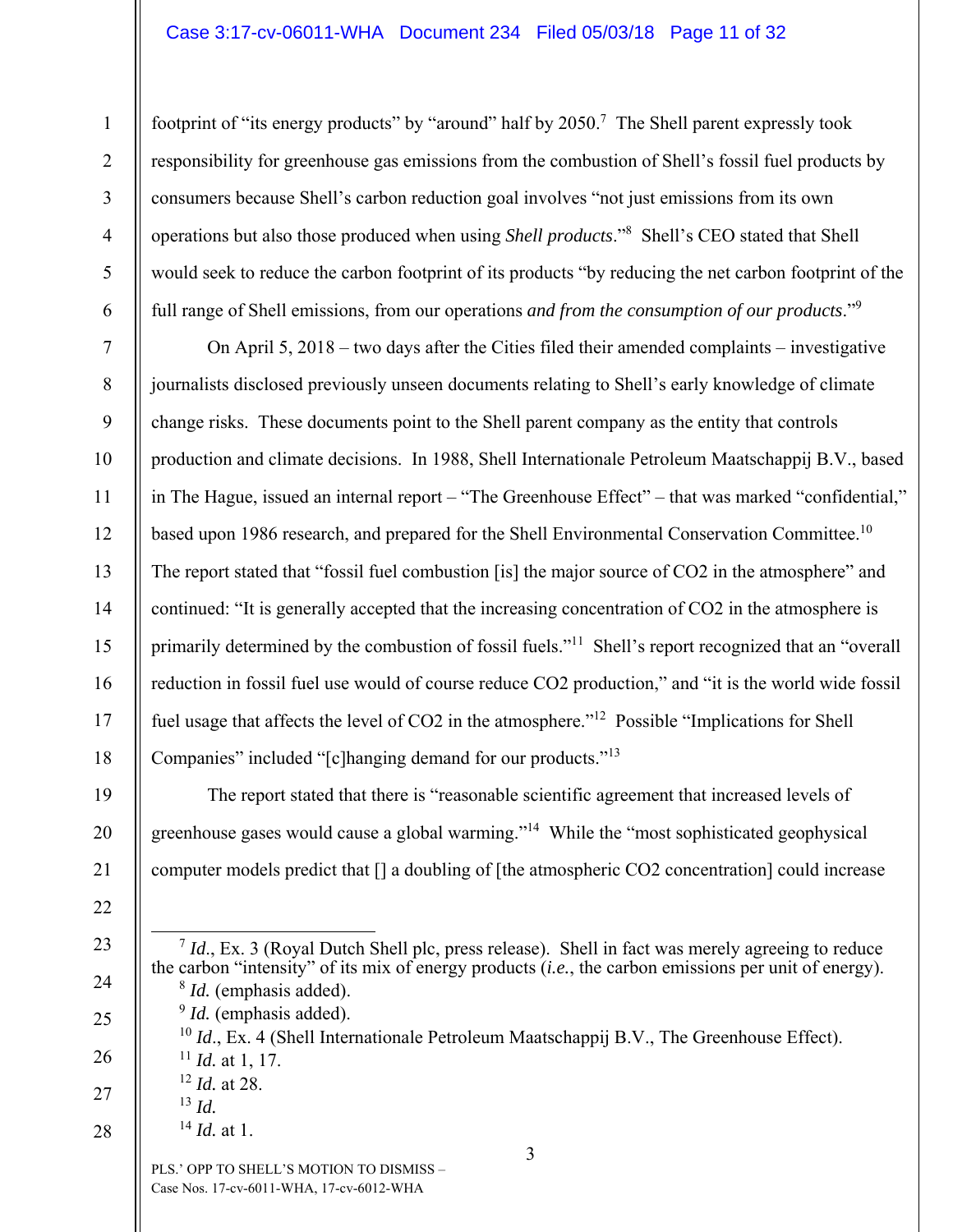the global mean temperature by  $1.3 - 3.3^{\circ}$  C," and while Shell could not pinpoint the exact amount of future warming within this range, the "potential impacts are sufficiently serious for research to be directed more to the analysis of policy and energy options than to studies of what we will be facing exactly."15 Based upon these same mathematical models, the projected warming "could create significant changes in sea level, ocean currents, precipitation patterns, regional temperature and weather." It warned: "These changes could be larger than any that have occurred over the last 12,000 years" and that such "relatively fast and dramatic changes would impact on the human environment, future living standards and food supplies."<sup>16</sup> The report further warned that the "rising" level of atmospheric carbon dioxide" could have a "substantial impact on global habitability."<sup>17</sup> Shell stated: "The changes may be the greatest in recorded history."18

The recent disclosures also demonstrate that as early as 1988 Shell was taking responsibility for companywide fossil fuel production and, as the Cities allege here, was able to calculate the percentage of greenhouse gas emissions for which its products were responsible.19 The 1988 report stated: "Fossil fuels which are marketed and used by the Group account for the production of 4% of the CO2 emitted worldwide from combustion" and referred to a table entitled "Contribution to global CO2 emissions *from fuels sold by the Shell Group* in 1984" for this percentage calculation.<sup>20</sup>

In a Shell "Group Scenarios 1998-2020" document, which "shows how the two [Shell] scenarios develop in selected regions of the world," Shell posits what would happen in 2010 if a "series of violent storms causes extensive damage to the eastern coast of the US," taking into account that "two successive IPCC reports since 1995 have reinforced the human connection to climate change."21 Shell describes one possibility: "Following the storms, a coalition of environmental NGOs brings a class-action suit against the US government and fossil-fuel companies on the grounds

23 24

25

26

27

28

1

2

3

4

5

6

7

8

9

10

11

12

13

14

15

16

17

18

19

20

21

22

4 PLS.' OPP TO SHELL'S MOTION TO DISMISS – 15 *Id.* <sup>16</sup> *Id.*  $17$  *Id.* at 6. <sup>18</sup> *Id.* at 25. <sup>19</sup> *Id.* at 57.  $^{20}$  *Id.* at 29, 57 (emphasis added). <sup>21</sup> *Id*., Ex. 5 (Group Scenarios 1998-2020, Volume 2: Regions and Quantification) at 115.

Case Nos. 17-cv-6011-WHA, 17-cv-6012-WHA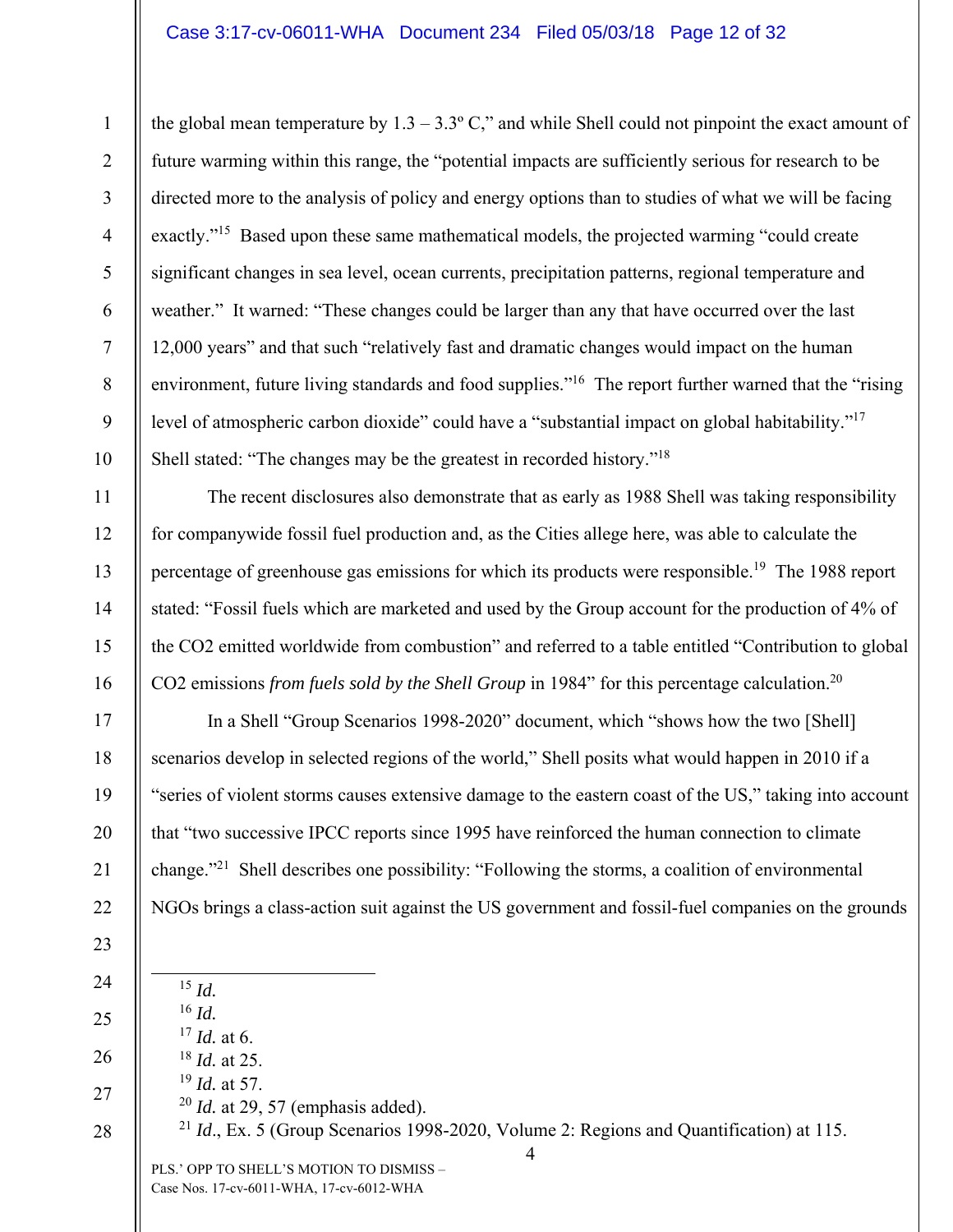of neglecting what scientists (*including their own*) have been saying for years: that something must be done."22

2 3

4

5

6

7

8

9

11

1

In addition to these new disclosures, it is basic petroleum economics, recognized in Shell's own annual reports, that the level of oil and gas reserves principally determines the company's overall global production levels with nothing less than the value of the company at stake: "In the longer term, replacement of proved oil and gas reserves *will affect our ability to maintain or increase production levels, which in turn will affect our earnings and cash flows*."23 Shell's annual report lists over a thousand separate subsidiaries.<sup>24</sup>

10 12 13 14 15 16 17 18 19 20 22 The Shell parent company – not a subsidiary – submits annual responses to climate change questionnaires from a non-profit organization called CDP.<sup>25</sup> In its 2016 response, Shell publicly stated that its "Board or individual/sub-set of the Board or other committee appointed by the Board" has the highest level of direct responsibility for climate change within the company.<sup>26</sup> Climate change is, of course, a major risk to Shell's business because fossil fuels emit carbon dioxide when used as intended and thus any significant climate change action may have an impact on Shell's business. Shell states that "overall accountability for climate change within Shell lies with the Chief Executive Officer (CEO) and the Executive Committee (EC - CEO, CFO and main business and functional Directors)."27 In addition, "Group CO2, a corporate team with global remit is responsible for evaluating climate change related risks to the Shell group, supports the business in developing CO2 management strategies and has oversight of the company's CO2 management implementation programme."28 "Shell's strategy is actively driven by Group CO2, a corporate function that monitors and examines the strategic implications of climate change to Shell's business and the impact of developments in governmental policy and regulation with a direct line of accountability to the CEO

23

21

24

25

26

27

22 *Id.* at 118 (emphasis added).

- <sup>23</sup> *Id*., Ex. 1 (Annual Report) at 55 (emphasis added).
- <sup>24</sup> *Id.* (Annual Report) at E2-E20.
- 25 https://www.cdp.net/en.
- <sup>26</sup> Berman Decl., Ex. 6 (Shell Responses to Climate Change 2016 Information Request from Carbon Disclosure Project ("CDP response")) at 2; *see also* FAC ¶ 29.
	- $27$  Berman Decl., Ex. 6 (CDP response) at 2. <sup>28</sup> *Id.* at 2.

28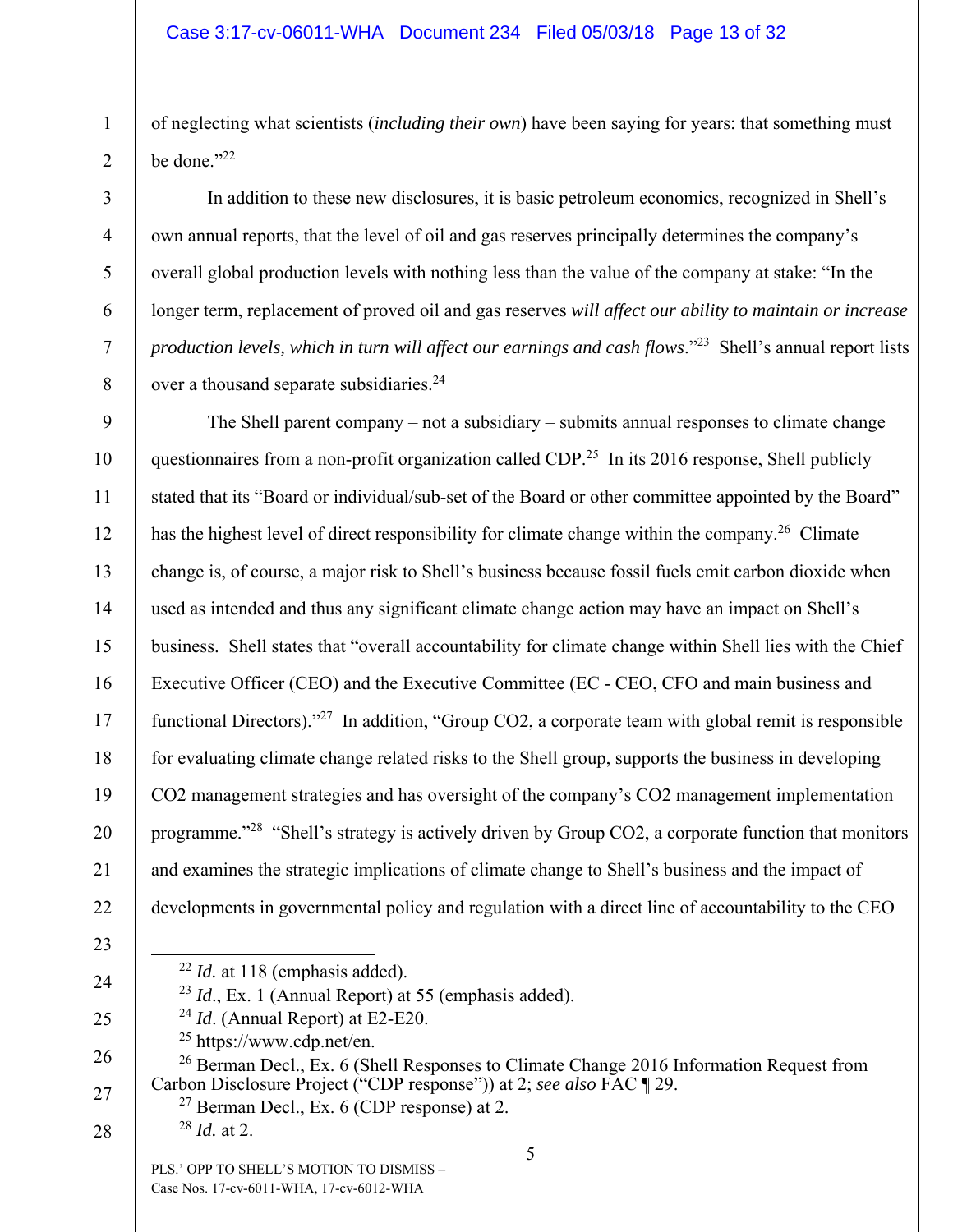# Case 3:17-cv-06011-WHA Document 234 Filed 05/03/18 Page 14 of 32

| $\mathbf{1}$   | and oversight of the company's GHG management programme." <sup>29</sup>                                                                                                                                                                                                                                                                        |  |  |  |  |
|----------------|------------------------------------------------------------------------------------------------------------------------------------------------------------------------------------------------------------------------------------------------------------------------------------------------------------------------------------------------|--|--|--|--|
| $\overline{2}$ | Shell's CDP response further states: "Shell has a global approach to climate change risk                                                                                                                                                                                                                                                       |  |  |  |  |
| 3              | management, covering all regions worldwide where we operate or explore."30 Shell's global                                                                                                                                                                                                                                                      |  |  |  |  |
| $\overline{4}$ | approach to climate change applies to existing and new projects:                                                                                                                                                                                                                                                                               |  |  |  |  |
| 5              | The risks and opportunities of climate change are assessed for new assets or projects                                                                                                                                                                                                                                                          |  |  |  |  |
| 6              | in development by considering a project screening value of GHG emissions at<br>\$40/tonne in all investment decisions. New and existing assets are required to have a<br>GHG & Energy Management Plan (details improvement options considering the GHG<br>Project Screening Value, emissions and/or energy intensity target(s)). <sup>31</sup> |  |  |  |  |
| 7              |                                                                                                                                                                                                                                                                                                                                                |  |  |  |  |
| 8              | Shell as the parent company also takes companywide responsibility for the issue of "stranded"                                                                                                                                                                                                                                                  |  |  |  |  |
| 9              | assets," <i>i.e.</i> , the possibility that fossil fuel reserves may become stranded assets if, prior to the end of                                                                                                                                                                                                                            |  |  |  |  |
| 10             | their economic life, they no longer can earn an economic return because of climate change. Shell's                                                                                                                                                                                                                                             |  |  |  |  |
| 11             | position on this issue is straightforward (as reported by Reuters): "Royal Dutch Shell has dismissed                                                                                                                                                                                                                                           |  |  |  |  |
| 12             | the possibility that its proven oil or gas reserves will become unusable as a result of climate change                                                                                                                                                                                                                                         |  |  |  |  |
| 13             | regulation, saying fossil fuels will play a key role in global energy to 2050 and beyond." <sup>32</sup> In 2016,                                                                                                                                                                                                                              |  |  |  |  |
| 14             | Royal Dutch Shell's CEO, Ben van Beurden, reportedly stated that the "company is valued on                                                                                                                                                                                                                                                     |  |  |  |  |
| 15             | produceable reserves that we can produce in the next 12 or 13 years," and "[w]e should certainly be                                                                                                                                                                                                                                            |  |  |  |  |
| 16             | able to produce those under any climate outcome. Even if global temperatures can only rise by two                                                                                                                                                                                                                                              |  |  |  |  |
| 17             | degrees." <sup>33</sup> With respect to climate change risks, Shell's CEO states: "We know our long-term                                                                                                                                                                                                                                       |  |  |  |  |
| 18             | success as a company depends on our ability to anticipate the types of energy that people will need in                                                                                                                                                                                                                                         |  |  |  |  |
| 19             | the future in a way that is both commercially competitive and environmentally sound."34                                                                                                                                                                                                                                                        |  |  |  |  |
| 20             | <b>B.</b><br>Shell engages in production, sales and promotion of fossil fuels in California.                                                                                                                                                                                                                                                   |  |  |  |  |
| 21             | Shell directs its subsidiaries to carry out its companywide production decisions operationally                                                                                                                                                                                                                                                 |  |  |  |  |
| 22             | through production, marketing and sales of fossil fuels in and for California and the United States.                                                                                                                                                                                                                                           |  |  |  |  |
| 23             | Shell does not dispute that Shell entities carry on substantial fossil fuel activities in California.                                                                                                                                                                                                                                          |  |  |  |  |

- 29 *Id.* at 3.
- <sup>30</sup> *Id.* at 2.

24

25

26

27

28

<sup>31</sup> *Id.* at 3.

- <sup>33</sup> *Id.*, Ex. 8 ("Stranded reserves" due to climate change? Not likely, says Shell boss).
- <sup>34</sup> *Id.*, Ex. 9 (Shell, A Better Life with a Health Planet: Pathways to Net-Zero Emissions) at 3.

6

 $32$  *Id.*, Ex. 7 (Shell says fossil fuel reserves won't be "stranded" by climate regulation).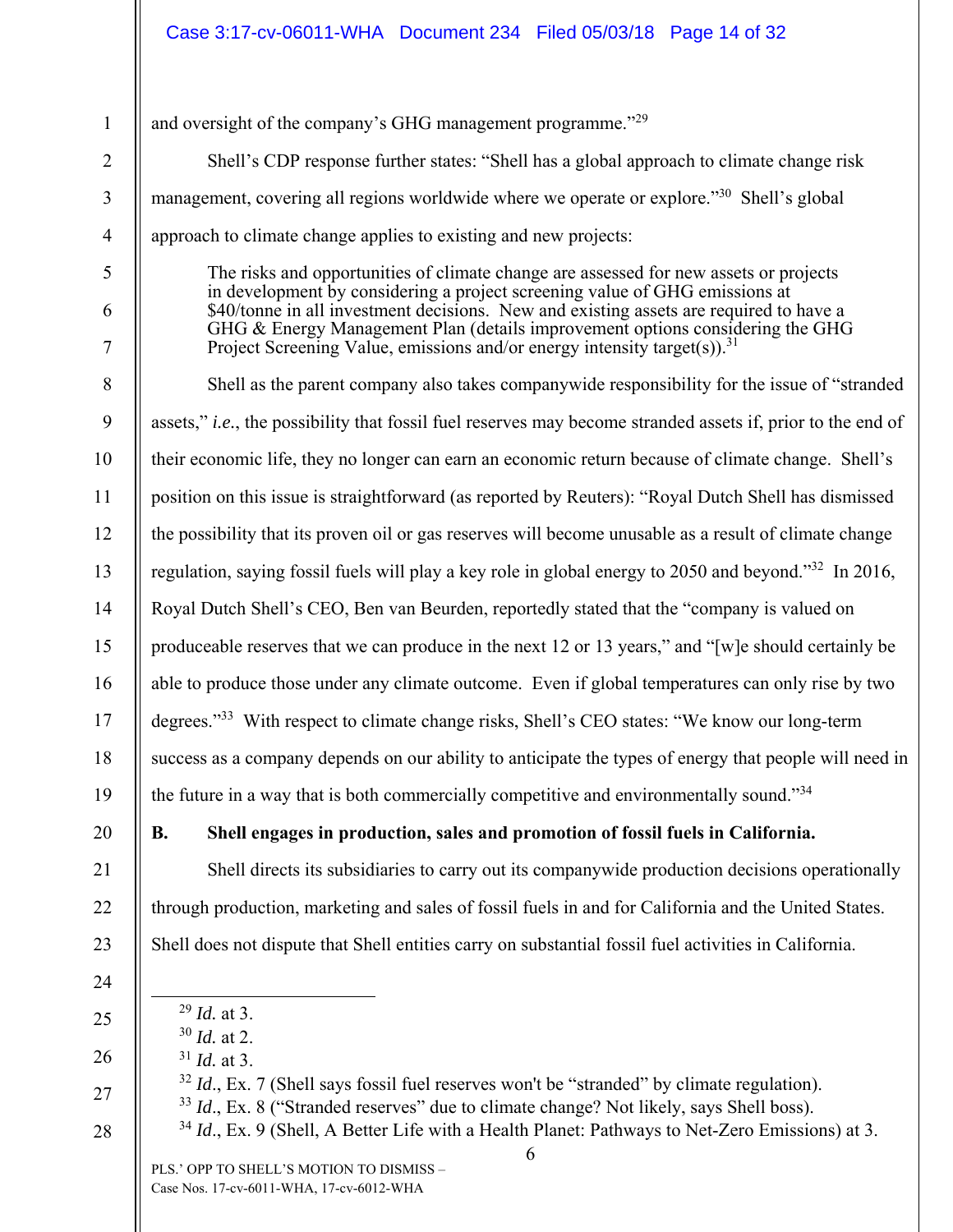## Case 3:17-cv-06011-WHA Document 234 Filed 05/03/18 Page 15 of 32

Multiple Shell agents and subsidiaries (together, "agents") do business in California and have been registered to do business in California for decades, including Shell Oil Company (registered to do business since 1949), Shell Exploration & Production Company (1995), Shell Marine Products (US) Company (1999), and Equilon Enterprises LLC (1998). FAC ¶ 60.

According to its annual report, Shell is involved in all facets of the petroleum production and distribution process by design, as "part of an integrated value chain, including trading activities, that turns crude oil and other feedstocks into a range of products which are moved and marketed around the world for domestic, industrial and transport use."35 Shell, including through its agents, produces oil and gas in California, owns and/or operates port facilities in California for receipt of crude oil, owns and operates a refinery in California where crude oil is refined into finished fossil fuel products, including gasoline, transports crude oil through a pipeline within California, and owns and operates approximately six gasoline terminals in California. *Id.* ¶¶ 61-67.

Through its agents, Shell is the owner or operator of over 200 oil and gas wells in California and has a 51.8% interest in Aera Energy LLC, which operates approximately 15,000 oil and gas wells in California. *Id.*  $\oint$  62. Since 1915, Shell, including through its agents, has owned a gasoline refinery in Martinez, California, thirty miles northeast of San Francisco. *Id.* ¶ 63. Shell, including through its agents, previously owned and operated the Carson Refinery from approximately 1923 through 1992, where crude oil was refined into gasoline, and has since operated the over 400-acre facility for receipt and distribution of fossil fuels throughout the Southern California region via pipeline and truck delivery. *Id.* Shell's website claims that its "Southern California Products System is part of a network that provides unequaled access to key refining centers and markets in North America."<sup>36</sup> Shell, including through its agents, previously owned and operated the Wilmington refinery until 2007 (98,000 barrels of crude oil per day capacity), and the Bakersfield refinery until 2005 (70,000 barrels per day capacity). FAC ¶ 63.Through its agent, Shell also owns or operates port facilities at the Wilmington port facility in Los Angeles County and at the Long Beach port for

26

27

28

1

2

3

4

5

6

7

8

9

10

11

12

13

14

15

16

17

18

19

20

21

22

23

24

25

 $35$  Berman Decl., Ex. 1 at 46.

<sup>36</sup> Berman Decl., Ex. 10 at 2.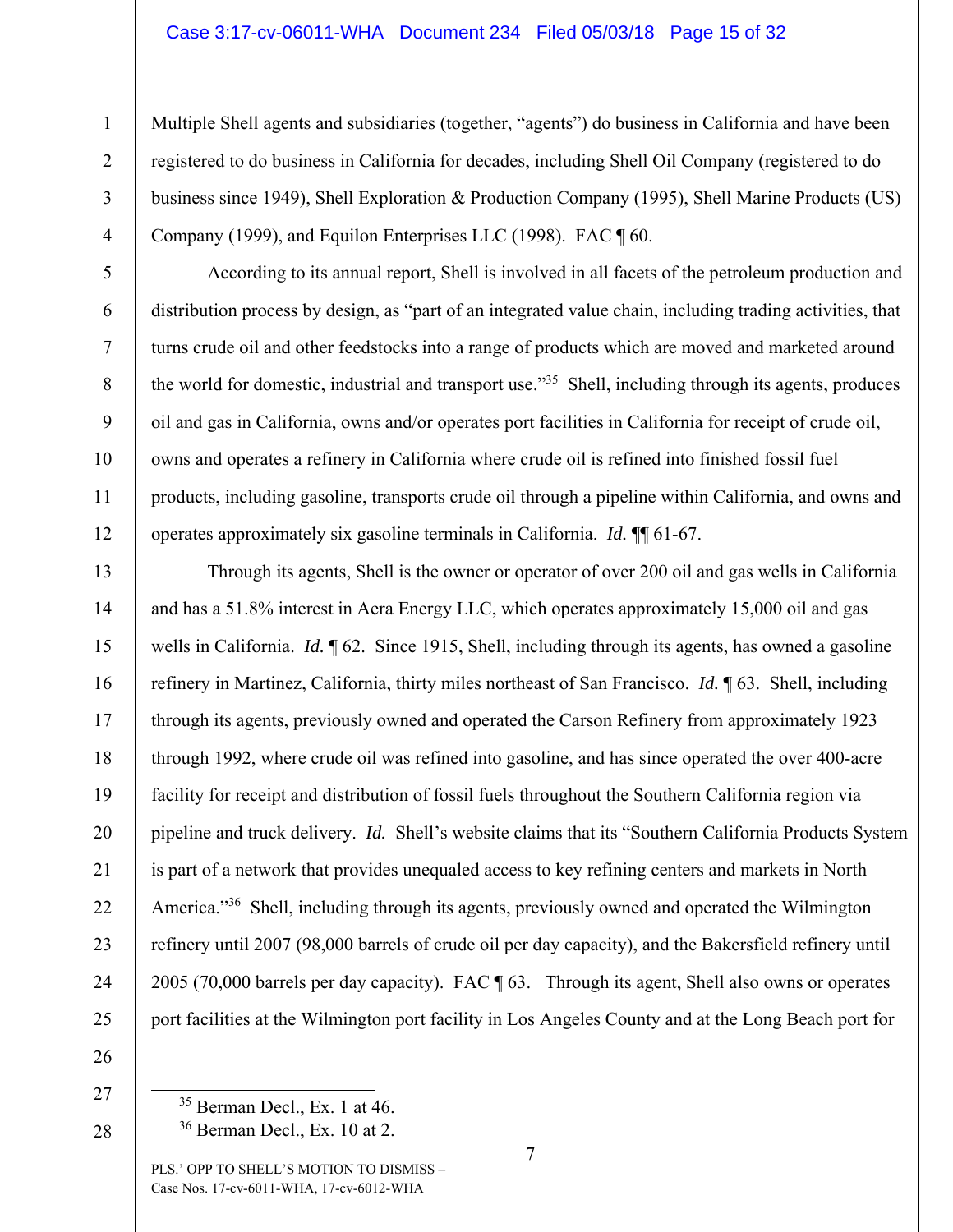### Case 3:17-cv-06011-WHA Document 234 Filed 05/03/18 Page 16 of 32

receipt of crude oil, and owns and operates at least eight gasoline terminals in California that store fossil fuel products, located in Carson, Colton, Signal Hill, Martinez, West Sacramento, Stockton, San Jose, and Van Nuys. *Id.* ¶¶ 64-65. Shell has numerous Shell-branded gasoline stations in California, and exercises control over gasoline product quality and specifications at these stations. *Id.*  $\parallel$  67. Shell offers credit cards and discounts to consumers through its interactive website to promote sales of gasoline and other products at its branded gasoline stations. *Id.*

7

1

2

3

4

5

6

8

9

10

11

12

13

14

15

16

### **C. Shell engages in production, sales and promotion of fossil fuels in the United States.**

Shell does oil and gas business in the United States, including through its agents, in all 50 states and employs more than 20,000 people in the United States. *Id.* ¶ 69. As of December 31, 2018, Shell owned 854 million barrels of oil equivalent proved reserves for crude oil and natural gas in the United States and an additional 488 million barrels of oil equivalent of proved undeveloped reserves in the United States. *Id.* ¶ 70. Shell, including through agents, has approximately 30,000 mineral leases for shales, and has interests in more than 2,300 productive wells. *Id.* Nearly 70% of Shell's proven shale reserves worldwide are in the United States, and 88% of its shales liquids proved reserves are in the United States. *Id.* Shell's share of shales production averaged 137,000 barrels of oil equivalent per day in 2017. *Id.* 

17 18 19 20 21 22 23 24 25 26 27 Shell, including through its agent Shell Oil Products US, has owned the Puget Sound Refinery since 2001 in Anacortes, Washington, which processes up to 145,000 barrels of crude oil per day into fossil fuel products including gasoline. *Id.* ¶ 71. Shell, including through its agents, produces natural gas in the Marcellus and Utica formations in Pennsylvania and Ohio, and owns approximately 850,000 acres in Pennsylvania, Ohio and New York. *Id.* Methane is the second most important greenhouse gas causing global warming and, as defendants know, routinely escapes from facilities operated by defendants' customers, and also consumers. *Id.* ¶ 92. Shell, through its agents, including Shell Pipeline Company LP, has owned and/or operated fossil fuel pipelines in the United States for 95 years. *Id.* 172. Shell currently owns and operates seven tank farms across the U.S., transports more than 1.5 billion barrels of crude oil and refined products annually through 3,800 pipeline miles across the Gulf of Mexico and five states, and has ownership interests in an additional

28

8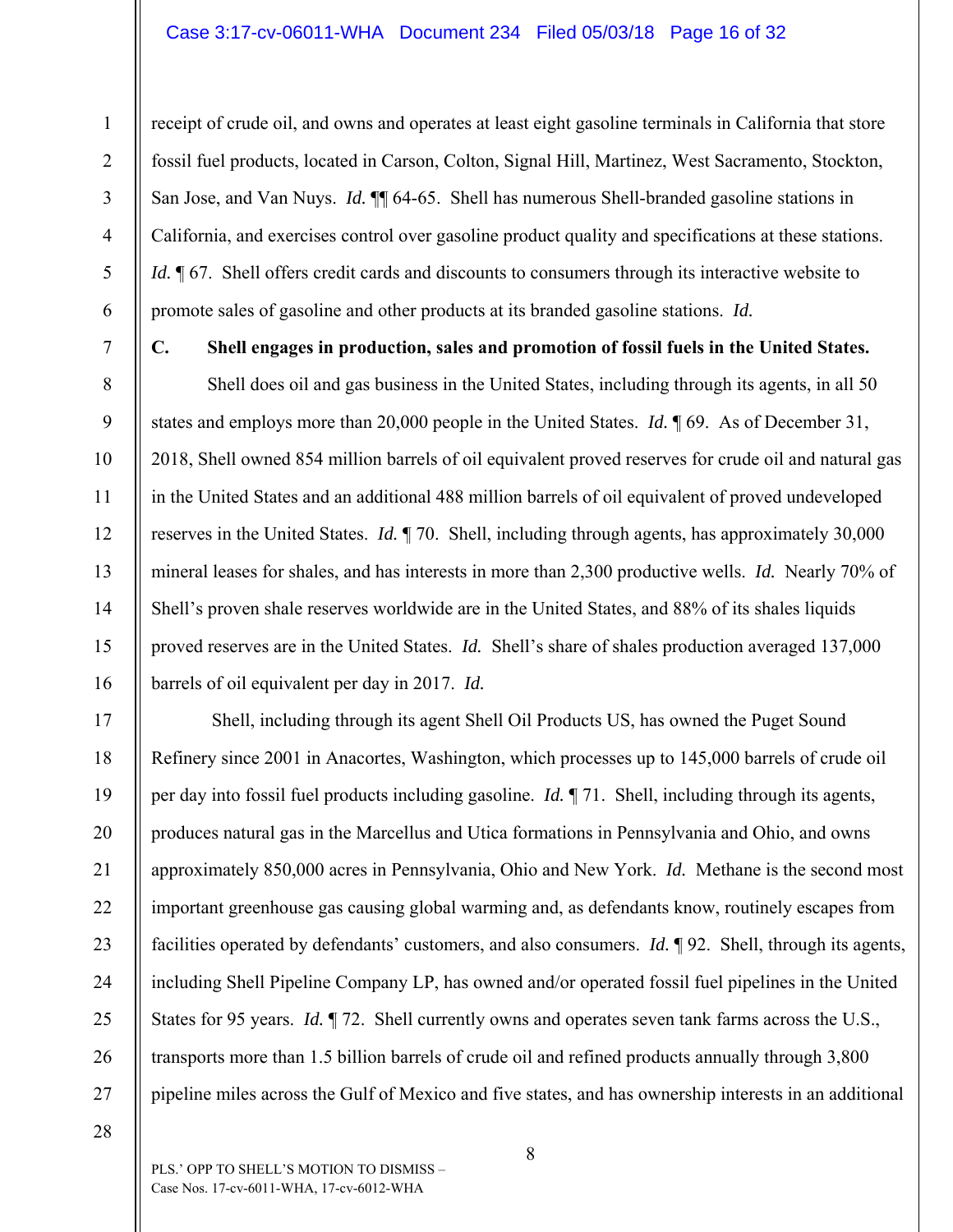8,000 pipeline miles. *Id.* There are more than 10,000 Shell-branded gasoline stations in the United States; Shell exercises control over gasoline product quality at these Shell-branded stations. *Id.* ¶ 73.

1

2

3

4

5

6

7

8

9

10

11

12

13

14

15

16

17

18

19

20

21

22

23

24

25

**D. Shell has contributed to global warming, which is causing severe injuries to the Cities.** 

Shell, through its fossil fuel business, knowingly has contributed, and continues to contribute, to the global warming nuisance. *Id*. ¶¶ 2, 34, 92, 94(d), 95, 104. Shell is the sixth-largest cumulative producer of fossil fuels worldwide in history and is responsible for over 2 percent of total atmospheric greenhouse gases ("GHGs") (carbon dioxide and methane) from industrial sources. *Id.* ¶ 94.37 Defendants are collectively responsible through their production, marketing and sale of fossil fuels for over 11% of all GHG pollution from industrial sources; more than half of current pollution levels from defendants' fossil fuels is attributable to production since 1980. *Id.* ¶¶ 92, 94(b-c). Global warming has caused and continues to cause accelerated sea level rise in San Francisco Bay, with severe, and potentially catastrophic, consequences for the Cities. *Id.*  $\P$  125, 130-31.

# **III. LEGAL STANDARD**

The Cities need make only a *prima facie* showing of jurisdictional facts to satisfy their burden of demonstrating jurisdiction over Shell, in the absence of an evidentiary hearing. *Brayton Purcell LLP v. Recordon & Recordon*, 606 F.3d 1124, 1127 (9th Cir. 2010). The Court must take uncontroverted allegations in the complaints as true, and resolve any factual conflicts and draw all reasonable inferences in favor of the Cities. *Id.*

# **IV. ARGUMENT**

# **A. This Court has specific jurisdiction over the Cities' claims against Shell.**

Under Rule  $4(k)(1)(A)$ , this Court applies California's long-arm statute, which authorizes jurisdiction to the full extent constitutionally permitted. *Axiom Foods, Inc. v. Acerchem Int'l, Inc*., 874 F.3d 1064, 1067 (9th Cir. 2017). To exercise jurisdiction, three requirements must be met: 1) the defendant must purposefully direct its activities toward the forum; 2) the claim must arise out of or relate to the defendant's forum-related activities; and 3) the exercise of jurisdiction must be

26

27

28

 <sup>37</sup> *See* Table 3 of Richard Heede, *Tracing Anthropogenic Carbon Dioxide and Methane Emissions to Fossil Fuel and Cement Producers, 1854–2010*, Climactic Change, Jan. 2014, cited in FAC ¶ 101 n.71.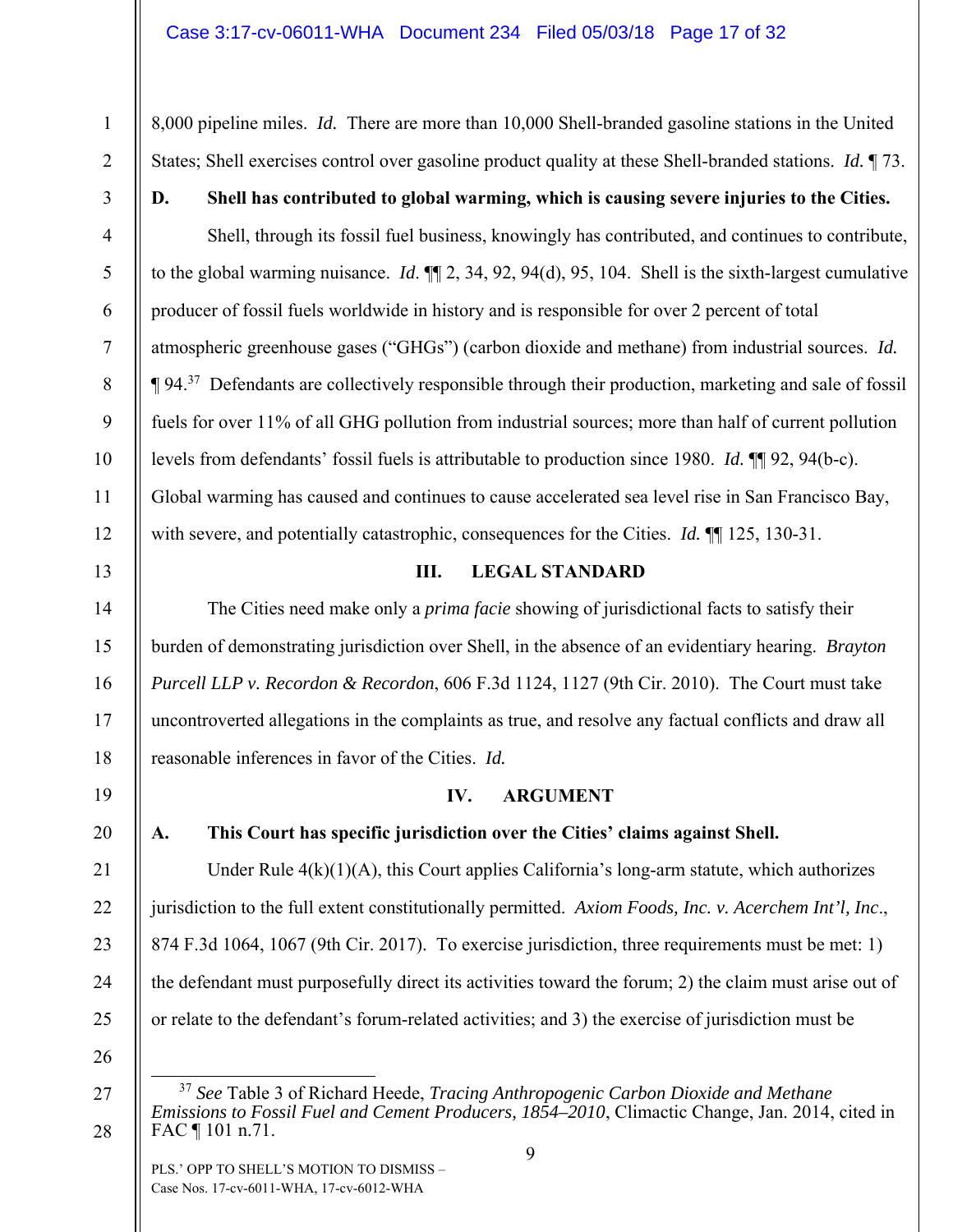reasonable, *i.e*., comport with fair play and substantial justice. *Id.* at 1068. Alternatively, since the Court has found that the Cities raise a federal claim, Rule  $4(k)(2)$  permits the Court to aggregate Shell's contacts with the United States as a whole instead of a particular state forum. If the Cities meet the first two requirements, the burden shifts to Shell to present a compelling case that the exercise of jurisdiction would be unreasonable. *Id.* at 1068-69.

1

2

3

4

5

6

7

8

# **1. Shell has sufficient contacts with California to support specific jurisdiction.**

Shell argues that, as an alleged holding company, it has no contacts with California or the United States, directly or through its subsidiaries, agents or predecessors.

10 PLS.' OPP TO SHELL'S MOTION TO DISMISS – Case Nos. 17-cv-6011-WHA, 17-cv-6012-WHA 9 10 11 12 13 14 15 16 17 18 19 20 21 22 23 24 25 26 27 28 A "parent company may still be subject to jurisdiction based on its own contacts with a forum state." *Herring Networks, Inc. v. AT&T Servs., Inc.*, 2016 WL 4055636, at \*7 (C.D. Cal. July 25, 2016). For example, a "defendant's transmission of goods [into the forum state] permits the exercise of jurisdiction . . . where the defendant can be said to have targeted the forum," but "as a general rule, it is not enough that the defendant might have predicted that its goods will reach the forum State." *McIntyre Mach., Ltd. v. Nicastro*, 564 U.S. 873, 882 (2011). Alternatively, as the Supreme Court observed in *Daimler AG v. Bauman*: "Agency relationships [] . . . may be relevant to the existence of specific jurisdiction" because "a corporation can purposefully avail itself of a forum by directing its agents or distributors to take action there." 134 S. Ct. 746, 759 n.13 (2014). A parent may be subject to jurisdiction for the acts of its subsidiaries, when the latter is acting "on the principal's behalf and subject to the principal's control." *Williams v. Yamaha Motor Co*., 851 F.3d 1015, 1024 (9th Cir. 2017). An agent's acts ratified after the fact also may be imputed to a principal for purposes of personal jurisdiction. *Myers v. Bennett Law Offices*, 238 F.3d 1068, 1073 (9th Cir. 2001). District courts within the Ninth Circuit have held that a parent corporation may be subject to specific jurisdiction by directing its agents to take actions in the forum state. For example, in *Herring Networks, Inc. v. AT&T Services, Inc*., the court held that if the parent company "directed and/or authorized [its subsidiary] to engage in conduct in California, those actions may be attributed to AT&T, Inc. for purposes of evaluating personal jurisdiction." *Id*. And in *Weaver v. Johnson & Johnson, Ethicon, Inc., the court held:* "A parent corporation may be amenable to specific jurisdiction in a forum state, through an agency relationship, if it itself targeted the forum or it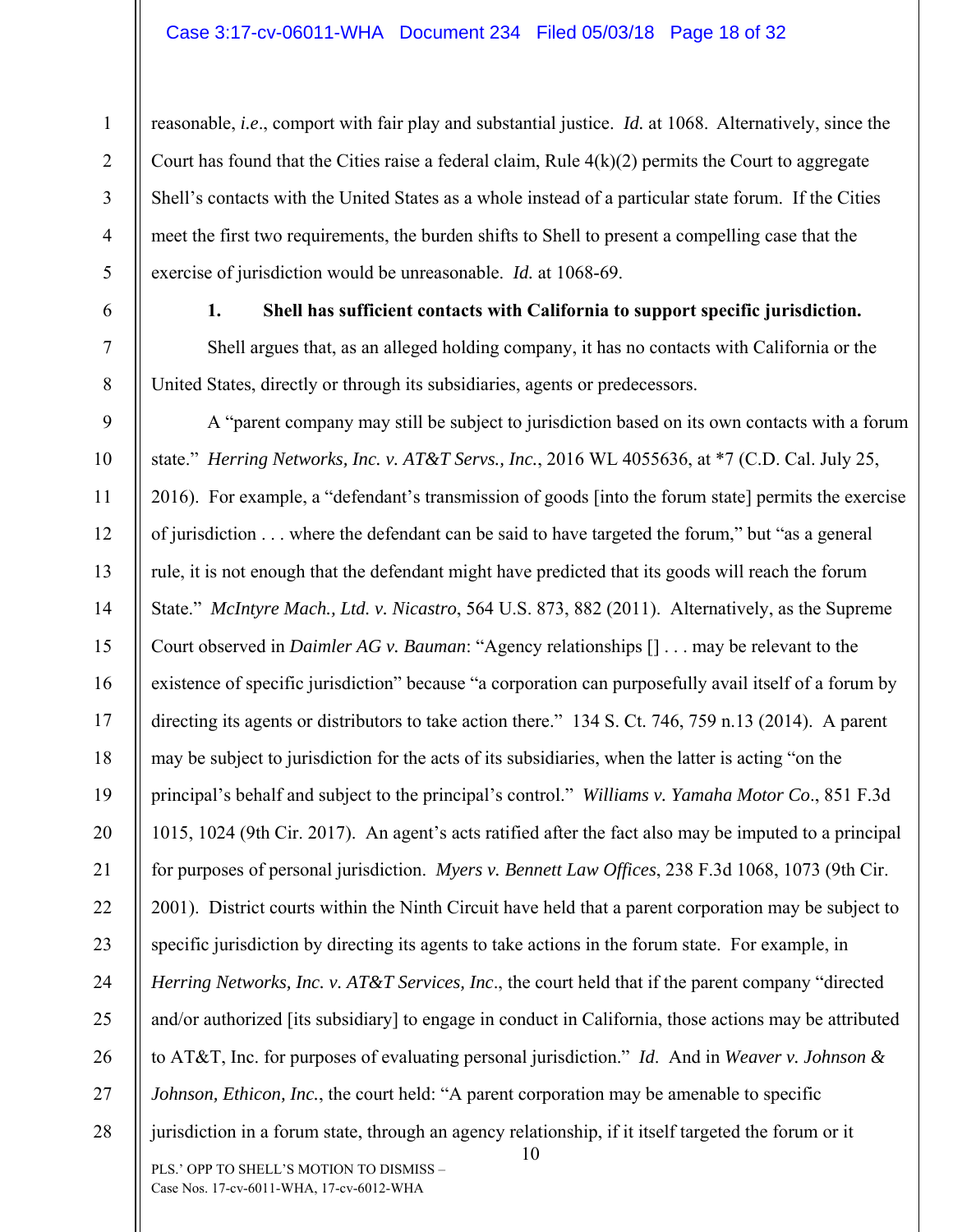'purposefully availed itself of a forum by directing its agents or distributors to take action there.'" 2016 WL 1668749, at \*5 (S.D. Cal. Apr. 27, 2016) (quoting *Daimler*, 134 S. Ct. at 759 n.13).

 Here, the Shell parent company is the ultimate decisionmaker on the level of companywide fossil fuels to produce, including taking into account climate change risks, and directs its subsidiaries to carry out that decision operationally through production, marketing and sales of fossil fuels in and for California. *See supra* pp. 1-6. Shell's 2017 announcement that it would seek to reduce the net carbon footprint of the "full range of Shell emissions, from our operations *and from the consumption of our products*" clearly demonstrates this point. Berman Decl., Ex. 3 at 1. (emphasis added). It is utterly absurd to suggest that each of the over one thousand Shell subsidiaries – and not the Shell parent – are annually making individual decisions that add up randomly to some companywide fossil fuel production level that is critical to the parent company's bottom line but as to which the parent company exerts no control. The assertion, which no doubt would be interesting news to Shell's shareholders, simply defies belief. Shell thus has directed its activities towards California by engaging in substantial oil and gas operations in the forum state as part of a companywide decision regarding global production levels. The Szymanski declaration very carefully states that Shell "does not exercise day-to-day control over the *operational* activities of its many hundreds of indirect subsidiaries." ECF No. 186-2  $\P$  14 (emphasis added).<sup>38</sup> But the tortious conduct here was the *decision* to produce massive amounts of fossil fuels globally. This case is not at all like a personal injury case relating to a specific oil rig or a property damages case arising from a single pipeline leak. Here the subsidiaries have been merely carrying their individual pieces of a global decision that is core to the parent company's bottom line.

22 23 24

1

2

3

4

5

6

7

8

9

10

11

12

13

14

15

16

17

18

19

20

21

- 25
- 26 27

28

PLS.' OPP TO SHELL'S MOTION TO DISMISS – Case Nos. 17-cv-6011-WHA, 17-cv-6012-WHA

Shell cites *Walden v. Fiore*, 134 S. Ct. 1115 (2014), and *Axiom Foods, Inc. v. Acerchem Int'l,* 

*Inc.*, 874 F.3d 1064 (9th Cir. 2017), but these cases are of no help to its argument. Here, unlike in

*Walden* where it was "undisputed that no part of [defendant's] course of conduct occurred" in the

forum state, jurisdiction over Shell properly is "based on intentional conduct by the defendant that

<sup>&</sup>lt;sup>38</sup> The declaration similarly qualifies numerous other statements by referring to "operations" or operational aspects. *Id.* ¶¶ 3, 10, 14-16, 22-23, 28.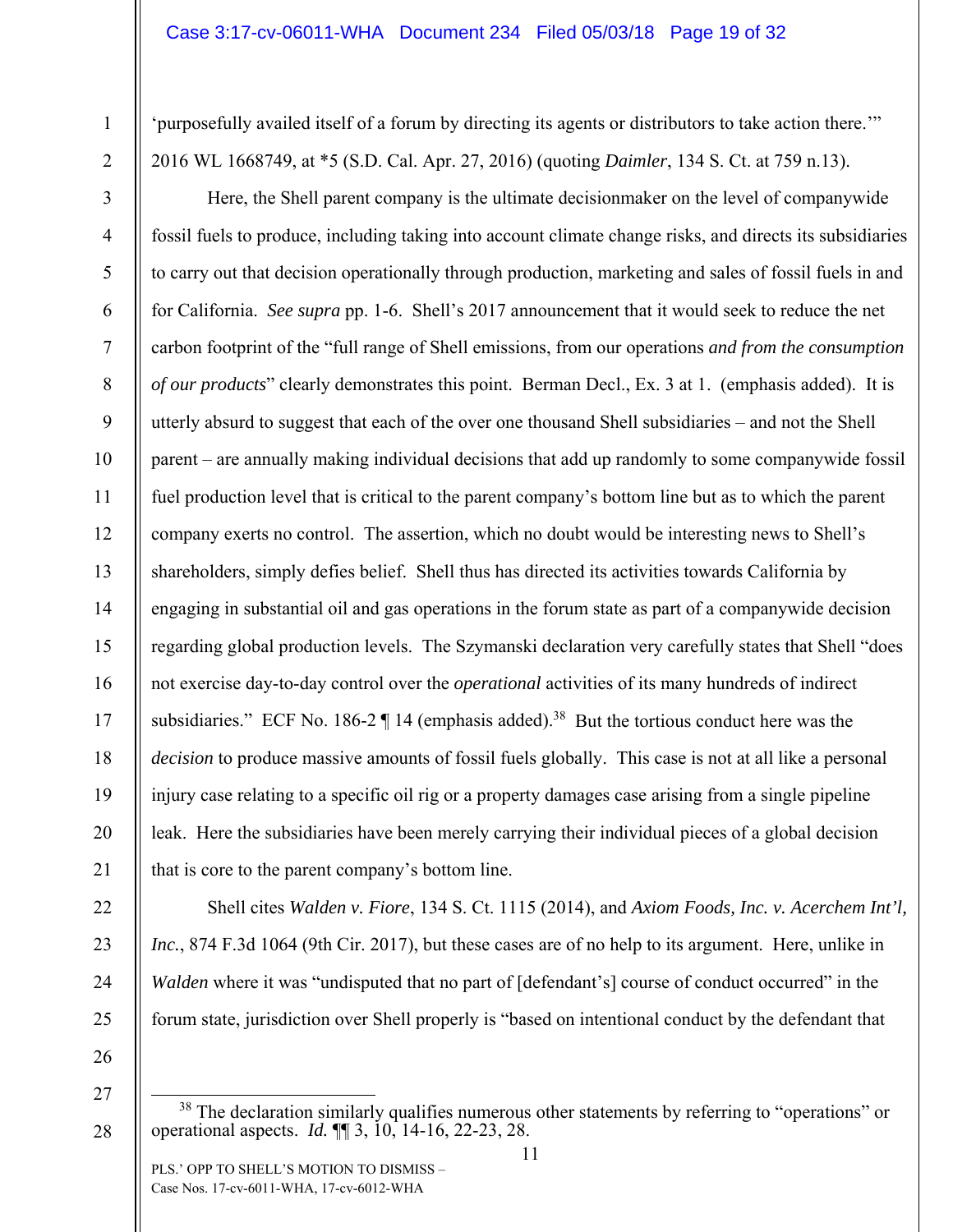## Case 3:17-cv-06011-WHA Document 234 Filed 05/03/18 Page 20 of 32

1 2 3 4 5 6 7 8 9 10 11 12 13 14 15 16 17 18 creates the necessary contacts with the forum." 134 S. Ct. at 1123-24. The court in *Axiom Foods* actually "[a]ssum[ed], without deciding, that an agency relationship between [a parent and subsidiary] would be 'relevant to the existence of *specific* jurisdiction,'" and simply held there was no jurisdiction where defendant "sent one newsletter to a maximum of ten recipients located in California, in a market where [the subsidiary] has no sales or clients." 874 F.3d at 1071 & n.5 (quoting *Daimler*, 134 S. Ct. at 759 n.13). Here, by contrast, the "defendant's contacts with the forum State itself" are extensive, long-standing, and important to its core fossil fuel business. *See id.* at 1070 (quotation omitted); *supra* section II.B, C. The Ninth Circuit in *Williams*, which Shell relies upon to argue against agency jurisdiction, assumed that agency continues to be relevant to specific jurisdiction, and exists where the parent company has the "right to substantially control its subsidiary's activities." *Williams,* 851 F.3d at 1024-25. Here, the Shell parent not only controls but actually makes the critical decision on the companywide levels of fossil fuels to produce, taking into account climate change risks. Shell cites cases allegedly holding that a parent's control over "general policies" does not allow for imputation of contacts under an agency theory but the cases Shell cites are easily distinguished.<sup>39</sup> Shell relies on a case that actually supports jurisdiction here because the Court held that a "parent is directly liable for its own actions." *United States v. Bestfoods*, 524 U.S. 51, 65 (1998). Shell also points to four cases holding no jurisdiction over the same tobacco entity (BAT Ind.), but those decisions rested on facts and theories inapplicable here.<sup>40</sup>

19 20

21

22

23

24

25

26

27

28

<sup>40</sup> *See, e.g., U.S. v. Philip Morris Inc.*, 116 F. Supp. 2d 116, 124 (D.D.C. 2000) (no jurisdiction under conspiracy theory of jurisdiction where no "prima facie showing that [parent] had an agreement with its subsidiaries"); *Insolia v. Philip Morris Inc.*, 31 F. Supp. 2d 660, 672 (W.D. Wisc. 1998) (only allegations were that parent profited from subsidiary and ratified its actions); *Arch v. Am. Tobacco Co.*, 984 F. Supp. 830, 840 (E.D. Pa. 1997) (parent only engaged in "business of investment"); *State v. American Tobacco Co.*, 707 So.2d 851, 856 (Fla. Dist. Ct. App. 1998) (corporate structure of parent at issue "offers a high degree of autonomy" to subsidiaries).

 <sup>39</sup> *See Doe v. Unocal Corp.*, 248 F.3d 915, 926 (9th Cir. 2001) (discussing attribution under *general* jurisdiction); *Lyons v. Philip Morris Inc.*, 225 F.3d 909, 915 (8th Cir. 2000) (plaintiff on appeal included "no factual materials supporting" personal jurisdiction over holding company); *Jazini v. Nissan Motor Co., Ltd.*, 148 F.3d 181, 183-84 (2d Cir. 1998) (plaintiff "state[d] no facts" for *general* jurisdiction over Japanese corporation involving car accident in Iran); *In re: Western States Wholesale Nat. Gas Antitrust Litig.*, 605 F. Supp. 2d 1118, 1137-38 (D. Nev. 2009) ("no evidence" parent impacted decisions about "whether, when, to whom, [and] in what volume" to sell natural gas).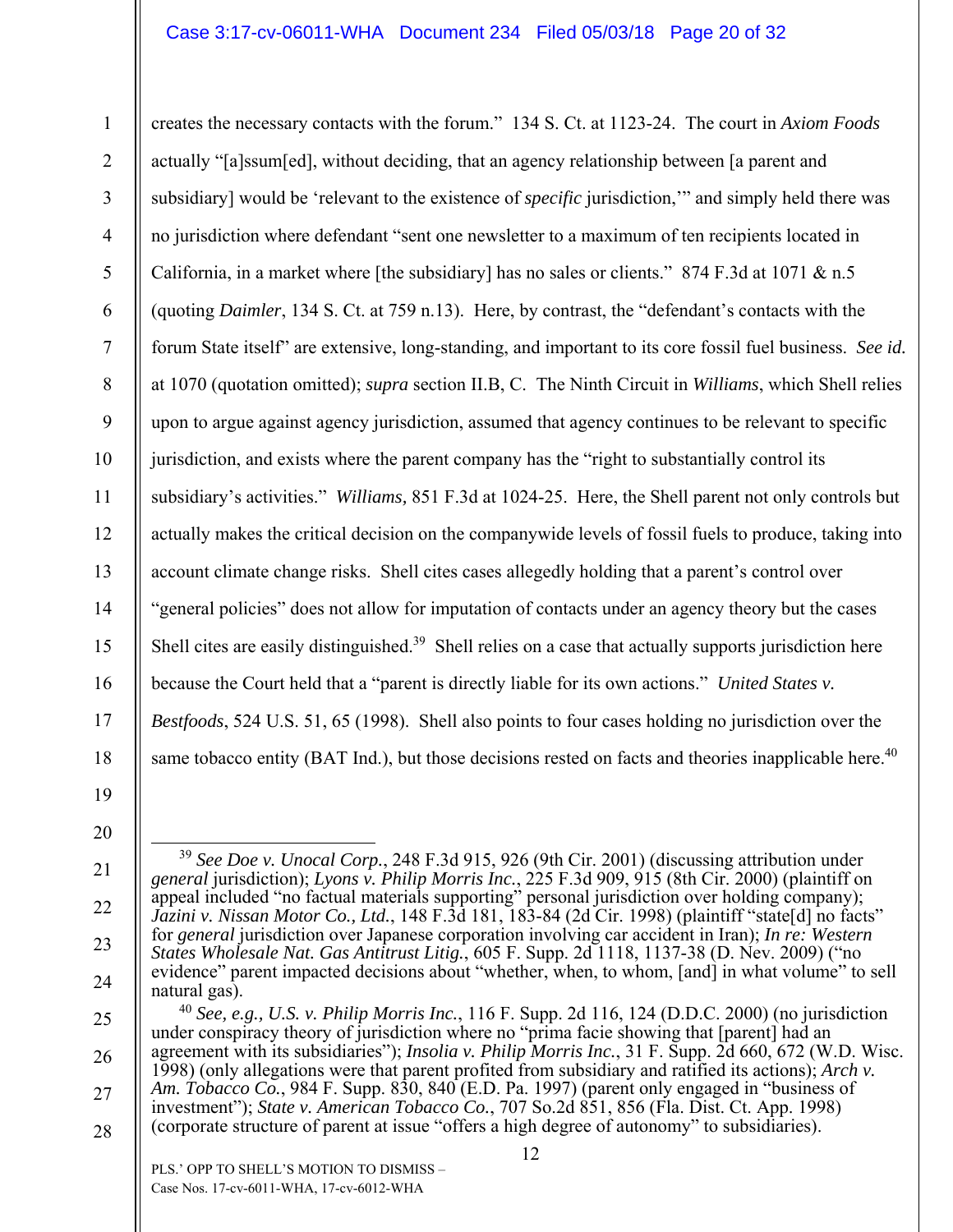1

2

3

4

5

6

7

8

9

10

11

12

13

14

15

16

17

18

19

20

21

22

23

## **2. Shell has sufficient contacts with the United States to support specific jurisdiction.**

Even if the Court decides that Shell is outside the reach of the California long-arm statute, the Court may nonetheless exercise jurisdiction over Shell under Rule  $4(k)(2)$ , the federal long-arm statute, which permits the Court to aggregate Shell's contacts with the United States as a whole instead of a particular state forum. *Pebble Beach Co. v. Caddy*, 453 F.3d 1151, 1158 (9th Cir. 2006). Unless a defendant names some other state in which the suit could proceed, the Court may assert jurisdiction if the claim arises under federal law and jurisdiction comports with due process. *Holland America Line, Inc. v. Wartsila North America, Inc.*, 485 F.3d 450, 461 (9th Cir. 2007); *Axiom Foods*, 874 F.3d at 1072. This Court has determined that the Cities' nuisance claims "are necessarily governed by federal common law," and Shell has not identified any court in the United States where it would submit itself to jurisdiction. Order Denying Motions to Remand, ECF No. 134. Shell's extensive United States oil and gas contacts subject it to jurisdiction. *See supra* Section II.

## **3. The Cities' claims arise out of or relate to Shell's conduct in California or the United States.**

The second prong of the personal jurisdiction test involves a causal analysis. The Ninth Circuit has adopted a but-for test: "Under the 'but for' test, a lawsuit arises out of a defendant's contacts with the forum state if a direct nexus exists between those contacts and the cause of action." *Learjet, Inc. v. Oneok, Inc.*, 715 F.3d 716, 742 (9th Cir. 2013) (quotation marks omitted), *aff'd sub nom. Oneok, Inc. v. Learjet, Inc.*, 135 S. Ct. 1591 (2015). "Despite its apparently strict language, many district courts in the Ninth Circuit have not applied the 'but for' test stringently." *California Brewing Co. v. 3 Daughters Brewing LLC*, 2016 WL 1573399, at \*6 (E.D. Cal. Apr. 19, 2016).<sup>41</sup> Shell argues that the Cities cannot satisfy this requirement because Shell's production, sales and promotion of fossil fuels in California did not by themselves cause *all* of the Cities' injuries. But

- 24
- 25

26

27

28

 41 *See also Adidas Am., Inc. v. Cougar Sport, Inc.*, 169 F. Supp. 3d 1079, 1085, 1092–93 (D. Or. 2016) (test "should not be narrowly applied; rather, the requirement is merely designed to confirm that there is some nexus between the cause of action and defendant's contact with the forum"; sustaining jurisdiction where defendant's infringing product was purchased over the web by only three people in the forum) (quotation marks omitted); *Elec. Recyclers Int'l, Inc. v. Calbag Metals Co.*, 2015 WL 1529490, at \*4 (E.D. Cal. Apr. 2, 2015) ("Despite the apparently strict language of the but-for test, the Ninth Circuit has not applied the [but-for] test stringently.").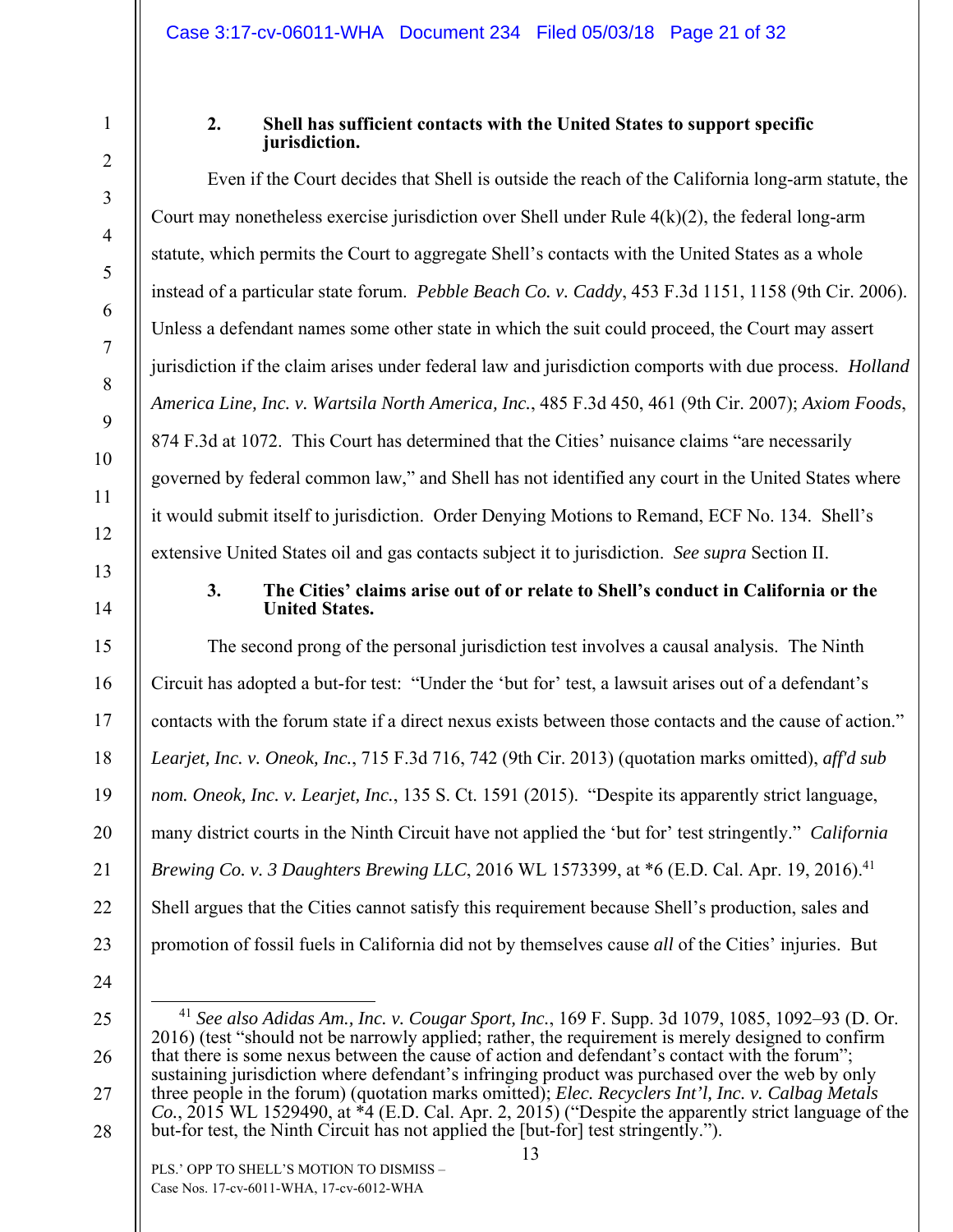## Case 3:17-cv-06011-WHA Document 234 Filed 05/03/18 Page 22 of 32

1 2 3 4 5 6 7 8 9 10 11 12 13 where the plaintiff's injuries have been caused by the totality of national conduct, personal jurisdiction exists if the defendant undertook some of this conduct within the forum. For example, in *Keeton v. Hustler Magazine, Inc*., the Supreme Court held that a court could exercise personal jurisdiction over a non-resident tortfeasor even though "the bulk of the harm done to [the plaintiff] occurred outside" the state. 465 U.S. 770, 780 (1984). The defendant publisher was sued in New Hampshire by a plaintiff seeking "nationwide damages" for allegedly libelous statements made in the national publication. *Id.* at 775. Even though New Hampshire represented only a tiny fraction of the defendant's national sales, and the libelous reports were apparently investigated, written, edited, or produced elsewhere, the Court held that the defendant's actions in "carrying on a 'part of its general business' in New Hampshire . . . is sufficient to support jurisdiction when the cause of action arises out of the very activity being conducted, in part, in New Hampshire." *Id*.; s*ee also Shute v. Carnival*, 897 F.2d 377, 386 (9th Cir. 1990) (upholding personal jurisdiction where defendant had advertised in forum state but had no offices, employees or assets in the forum).

14 15 16 17 18 19 20 21 Subsequent cases have continued to make clear that the defendant's forum-based activities need not cause the entire harm. For example, in *Dubose v. Bristol-Myers Squibb Co*., a resident of South Carolina sued foreign corporations in California for failure to warn and fraudulent misrepresentation with respect to a drug product that the defendants had tested at clinical trials in California and many other states. 2017 WL 2775034 (N.D. Cal. June 27, 2017). The court, applying the Ninth Circuit's but-for test and upholding jurisdiction, rejected the defendants' argument that there is a numerical threshold for in-state conduct when the injury is caused by conduct spread across many jurisdictions:

> What would that threshold be? If 25 percent of the clinical trials were conducted in California, would that be enough? 50 percent? 75 percent? The point is that our existing case law provides no basis for imposing an arbitrary cut-off, and the Court is disinclined to fashion a new barrier to the exercise of its jurisdiction from whole cloth.

*Id.* at \*4. The court held that since the California clinical trials were "*part of* the unbroken chain of events leading to plaintiff's injury" they did not have to be the sole cause of the injury. *Id*. at \*3 (emphasis added). In *Wilden Pump & Engineering Co. v. Versa-Matic Tool, Inc.*, the manufacturer's

PLS.' OPP TO SHELL'S MOTION TO DISMISS – Case Nos. 17-cv-6011-WHA, 17-cv-6012-WHA

22

23

24

25

26

27

28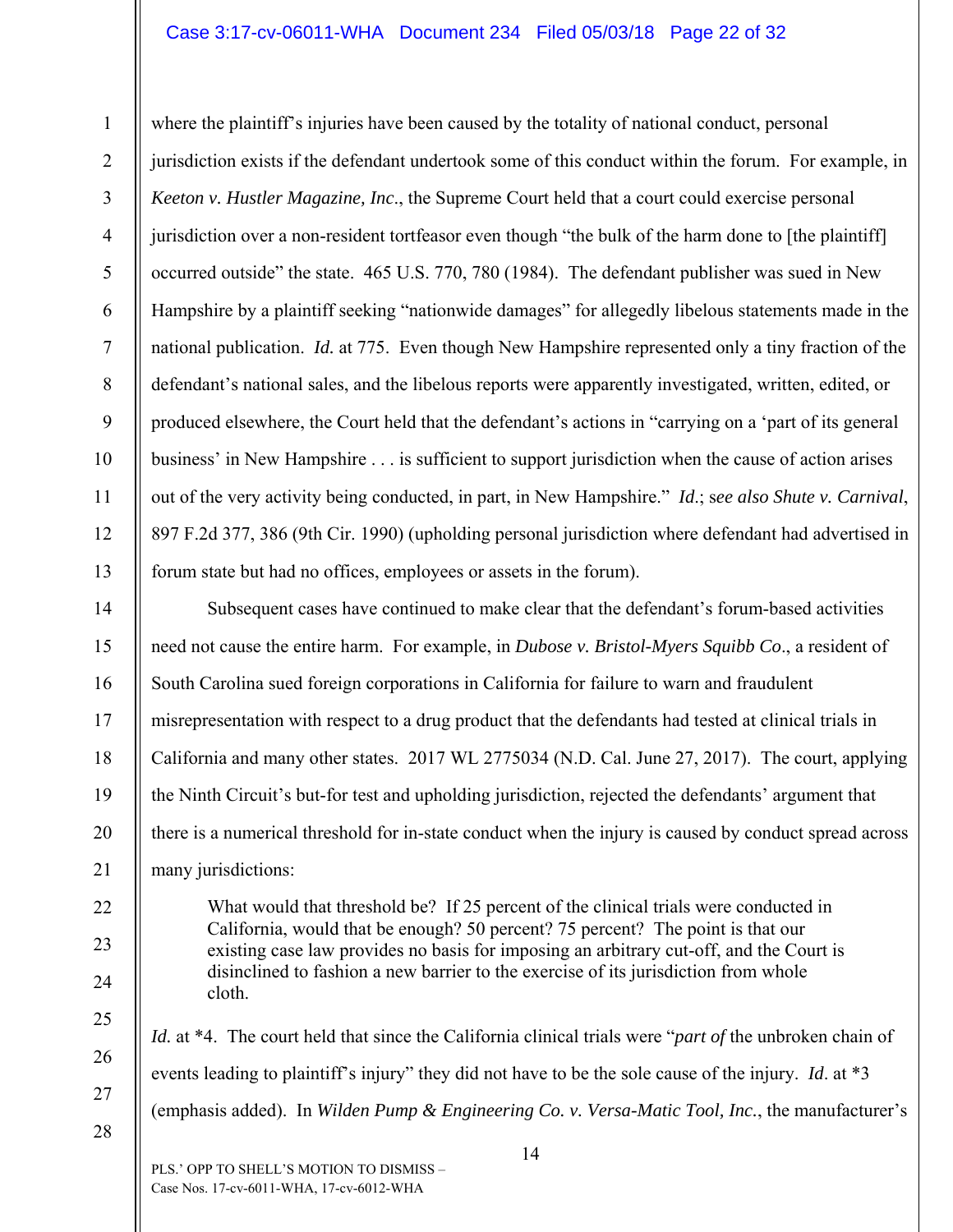#### Case 3:17-cv-06011-WHA Document 234 Filed 05/03/18 Page 23 of 32

1

2

3

4

5

6

7

8

9

10

11

12

13

14

15

16

17

18

sales of the product to California were only one to three percent of its annual sales, but the court concluded that applying the but-for test to require just the California sales to cause the injury would lead to an "absurd result." 1991 WL 280844, at \*4 (C.D. Cal. July 29, 1991).

Copyright cases have reached the same result. In *Mavrix v. Brand Technologies*, the Ninth Circuit upheld specific jurisdiction where the defendant's website largely "court[ed] a national audience" but also was accessible to users in the forum state. 647 F.3d 1218, 1222, 1228 (9th Cir. 2011); *accord Adidas*, 169 F. Supp. 3d at 1092. And in *Hendricks v. New Video Channel America*, the court held that defendants' promotion and distribution of the copyrighted material in California satisfied the causal relationship test, even though the defendants' conduct had occurred nationwide. Like *Wilden Pump*, the court interpreted the but-for test to avoid the "absurd result" that California conduct contributing to a California injury could not give rise to specific personal jurisdiction where the nature of the claim involved the defendant's nationwide injurious conduct. 2015 WL 3616983, at  $*7 &$  n.11 (C.D. Cal. June 8, 2015). These cases demonstrate that personal jurisdiction exists where a large and harmful course of conduct extends into the forum state; forum conduct alone need not cause the injury. And while Shell accuses the Cities of taking a contrary position in their motion to remand, Br. 16, the Cities have in fact been consistent: their claims are not dependent on any one subset of defendants' fossil fuel production activities but stem from all of the conduct. ECF No. 91 at 20-21.

15 PLS.' OPP TO SHELL'S MOTION TO DISMISS – Case Nos. 17-cv-6011-WHA, 17-cv-6012-WHA 19 20 21 22 23 24 25 26 27 28 Here, Shell engages in substantial in-state conduct to produce, sell and promote its fossil fuels. Its website even offers discounts off every gallon of Shell fuel to promote sales of gasoline at its branded gasoline stations, including in California – which is much like the website in *Mavrix* that caused injury merely by making copyrighted materials "accessible to users" in California. FAC ¶ 66; *Mavrix*, 647 F.3d at 1228. This conduct is another causal factor in the Cities' injuries, insofar as the nuisance was caused both by production and by activities promoting additional consumption – promotions aimed in part at California, one of the largest markets for fossil fuels in the country. Shell has numerous franchises in California over which it exercises substantial control with respect to promotion of fossil fuels. *Cf. Exxon Mobil Corp. v. Attorney Gen.*, 2018 WL 1769759, at \*3 (Mass. Apr. 13, 2018) (holding parent Exxon subject to specific jurisdiction in Massachusetts related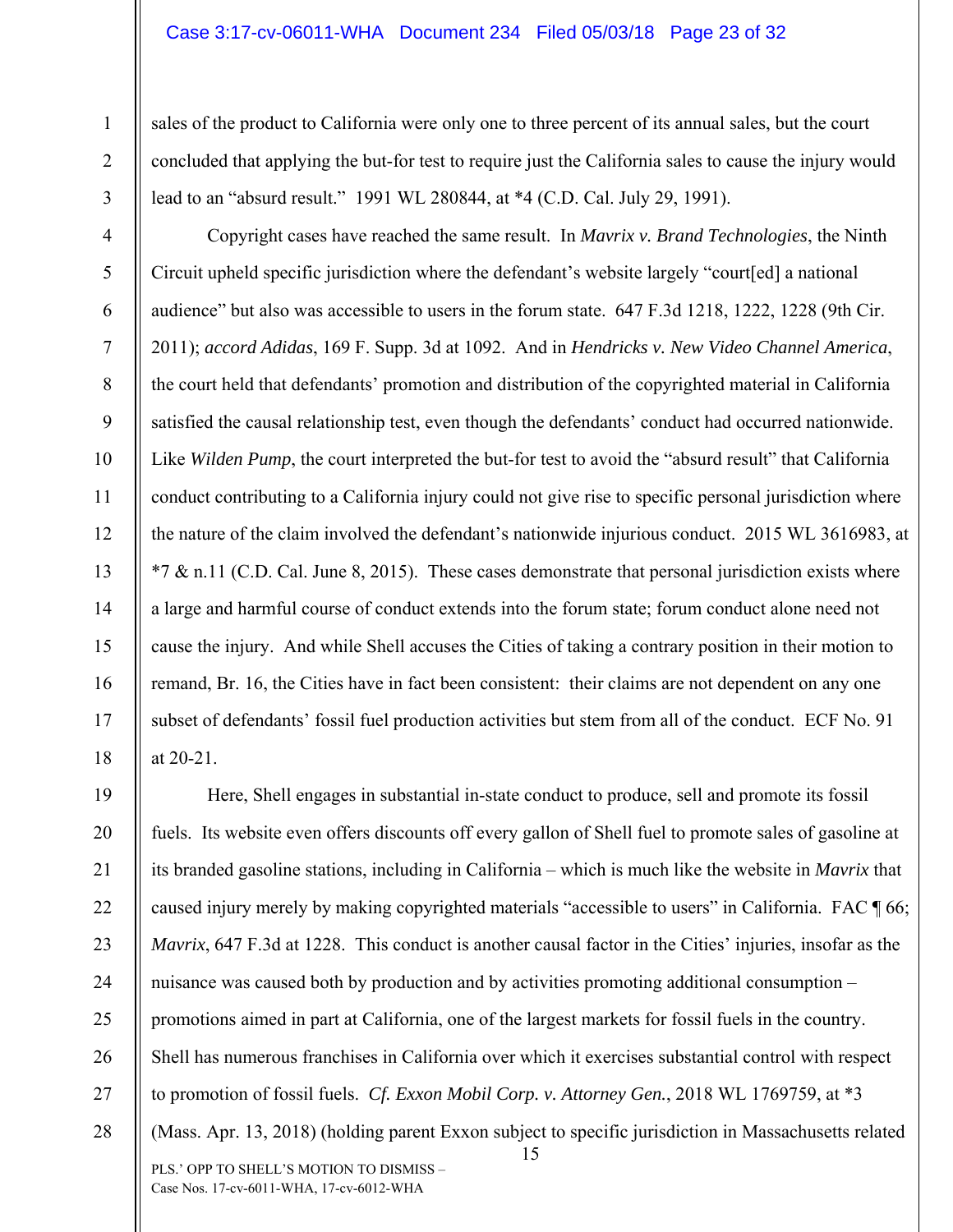1

2

23

to civil investigative demand "concerned primarily with Exxon's marketing and advertising of its fossil fuel products to Massachusetts consumers").

- 3 4 5 6 7 8 9 10 11 12 13 14 15 16 17 18 19 20 21 22 Moreover, the personal jurisdiction analysis "depends, to a significant degree, on the specific type of tort … at issue"—which in this case is nuisance. *Picot v. Weston*, 780 F.3d 1206, 1214 (9th Cir. 2015) (analyzing purposeful direction element); *cf. Friends of the Earth, Inc. v. Laidlaw Envtl. Servs. (TOC), Inc.*, 528 U.S. 167, 181 (2000) (courts may not "raise the standing hurdle higher than the necessary showing for success on the merits in an action"). Nuisance has a well-established causal standard applicable in multiple tortfeasor cases that emphatically does not require the plaintiff to untangle which molecules came from where. Nuisance liability only requires that a defendant "contribute[]" to the nuisance. *Cox v. City of Dallas*, 256 F.3d 281, 292 n.19 (5th Cir. 2001). In a nuisance case involving multiple contributors where the pollution has mixed together, there is an indivisible injury and, absent a valid basis to apportion responsibility, each defendant is liable for the entire harm. Restatement (Second) of Torts ("Restatement") § 875. As the Restatement provides, "the fact that other persons contribute to a nuisance is not a bar to the defendant's liability for his own contribution." Restatement § 840E (1979); *see also id*. § 875. Indeed, the burden of apportionment is on the defendant. Restatement § 433B(2); *Connecticut v. Am. Elec. Power Co., Inc.*, 582 F.3d 309, 349 (2d Cir. 2009) ("in a federal common law of nuisance case involving air pollution, where the ambient air contains pollution from multiple sources . . . liability is joint and several"), *aff'd in relevant part, rev'd on other grounds*, 564 U.S. 410 (2011). And it is no defense that the defendant's conduct by itself would not have caused the harm, even when there are a great many contributors. So long as the defendant is aware that its conduct combines with that of others to create the nuisance, the defendant may be held liable.<sup>42</sup>
- 16 24 25 26 27 28 42 *See, e.g.*, *Boim v. Holy Land Found. for Relief & Dev.*, 549 F.3d 685, 696-97 (7th Cir. 2008) (en banc) ("pollution of a stream to even a slight extent becomes unreasonable [and therefore a nuisance] when similar pollution by others makes the condition of the stream approach the danger point.") (quotation omitted); *In re "Agent Orange" Prod. Liab. Litig.*, 597 F. Supp. 740, 823 (E.D.N.Y. 1984) ("In the pollution and multiple crash cases, the degree to which the individual defendant's actions contributed to an individual plaintiff's injuries is unknown and generally unascertainable," yet "all defendants have been held liable"); *Michie v. Great Lakes Steel Div. Nat'l Steel Corp*., 495 F.2d 213, 215-18 (6th Cir. 1974); *California v. Gold Run Ditch & Mining Co.*, 4 P. 1152, 1156 (Cal. 1884) (defendant's pollution alone would not have caused injury given the "vast amount" of mining previously and currently undertaken on the river by numerous others but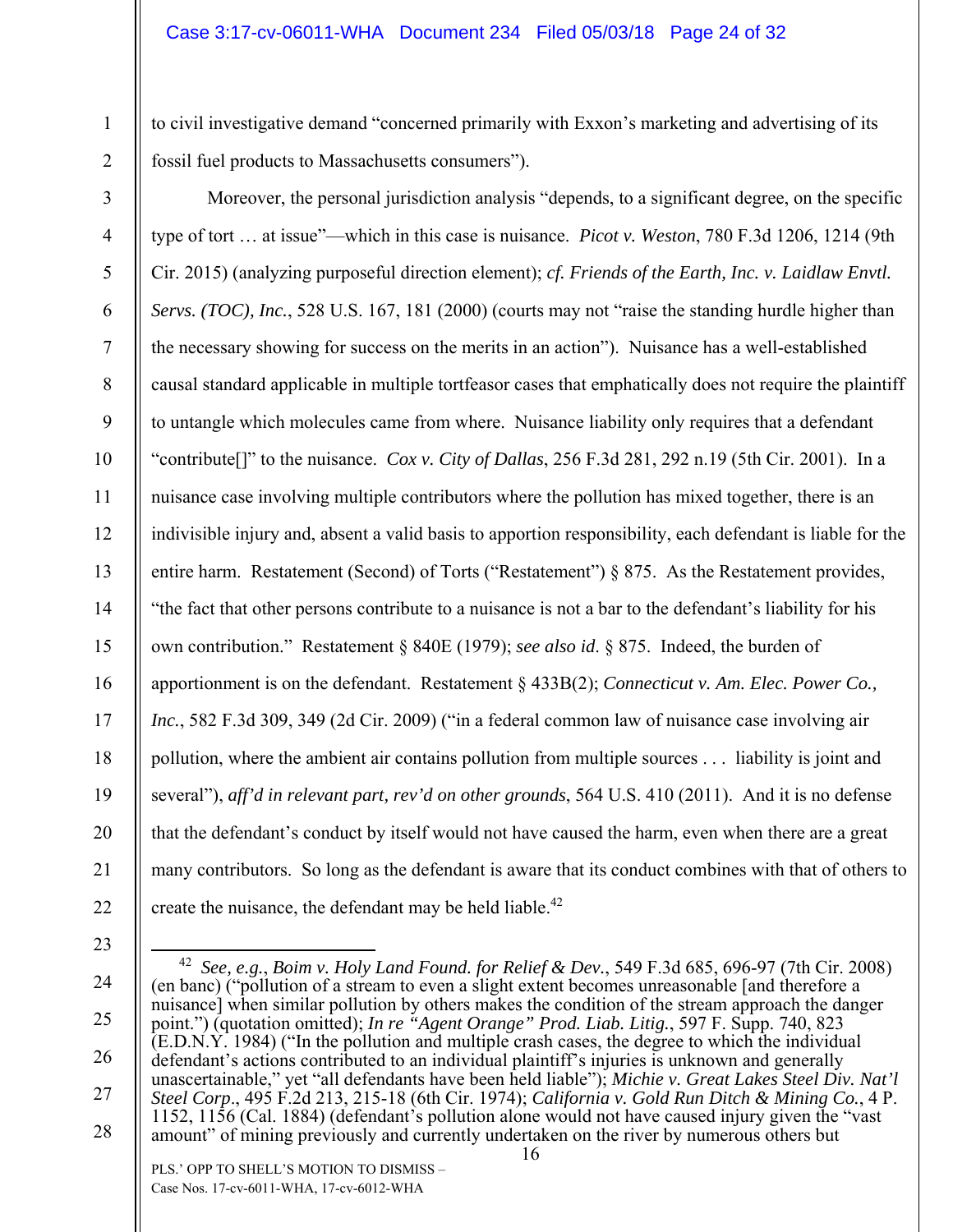Shell's reliance on *Doe v. Am. Nat'l Red Cross*, 112 F.3d 1048 (9th Cir. 1997), is misplaced. There the plaintiff sued multiple Arizona defendants as well a non-resident FDA administrator, claiming that the defendants contributed to her husband contracting AIDS from a blood transfusion he received at an Arizona hospital. *Id.* at 1051-52. The court concluded that the plaintiff's claims did not arise from the federal defendant's contacts with the forum because the federal officer had not "engaged in affirmative conduct allowing or promoting the transaction of business in Arizona," nor controlled distribution of blood products. *Id*. Here, Shell's forum conduct forms a direct nexus with the Cities' claims.

1

2

3

4

5

6

7

8

9

10

11

12

13

14

15

16

17

18

19

20

21

22

23

24

25

# **4. Exercising personal jurisdiction over Shell is reasonable.**

Once the Cities establish the first two elements of specific jurisdiction, the burden shifts to Shell to present a "compelling case" establishing that the exercise of jurisdiction is unreasonable. *Bancroft & Masters, Inc. v. August Nat'l, Inc*., 223 F.3d 1082, 1088 (9th Cir. 2000). Shell does not meet its "heavy burden to present a compelling case that the exercise of jurisdiction is unreasonable." *Chunghwa Telecom Global v. Medcom*, 2016 WL 5815831, at \*6 (N.D. Cal. Oct. 5, 2016). Shell relies on *Glencore Grain Rotterdam B.V. v. Shivnath Rai Harnarain Co.*, 284 F.3d 1114 (9th Cir. 2002), but that case addresses the reasonableness of asserting *general jurisdiction*. It is reasonable here to assert specific jurisdiction.

Under factor one, the extent of the defendant's purposeful interjection into the forum state, Shell purposefully engaged in conduct in California and the United States by deciding to produce massive amounts of fossil fuels, in part in California, and engaging in (or authorizing) substantial oil and gas business activities in California. Under factor two, the burden on Shell in defending in the forum is not heavy given Shell's responsibility for corporate-wide decisions on fossil fuel production as they relate to global warming, and its substantial, on-going business in California over the past decades through its subsidiaries. *Kabo Tool Co. v. Porauto Industrial Co.*, 2013 WL 5328496, at \*7 (D. Nev. Sep. 20, 2013) ("While jurisdiction in Nevada may not be as convenient to the defendants,

26

<sup>27</sup>  28  $\overline{a}$ defendant still liable for contributing to the nuisance); Restatement (Second) of Torts § 881 cmt. d ("It is also immaterial that the act of one of them by itself would not constitute a tort if the actor knows or should know of the contributing acts of the others.").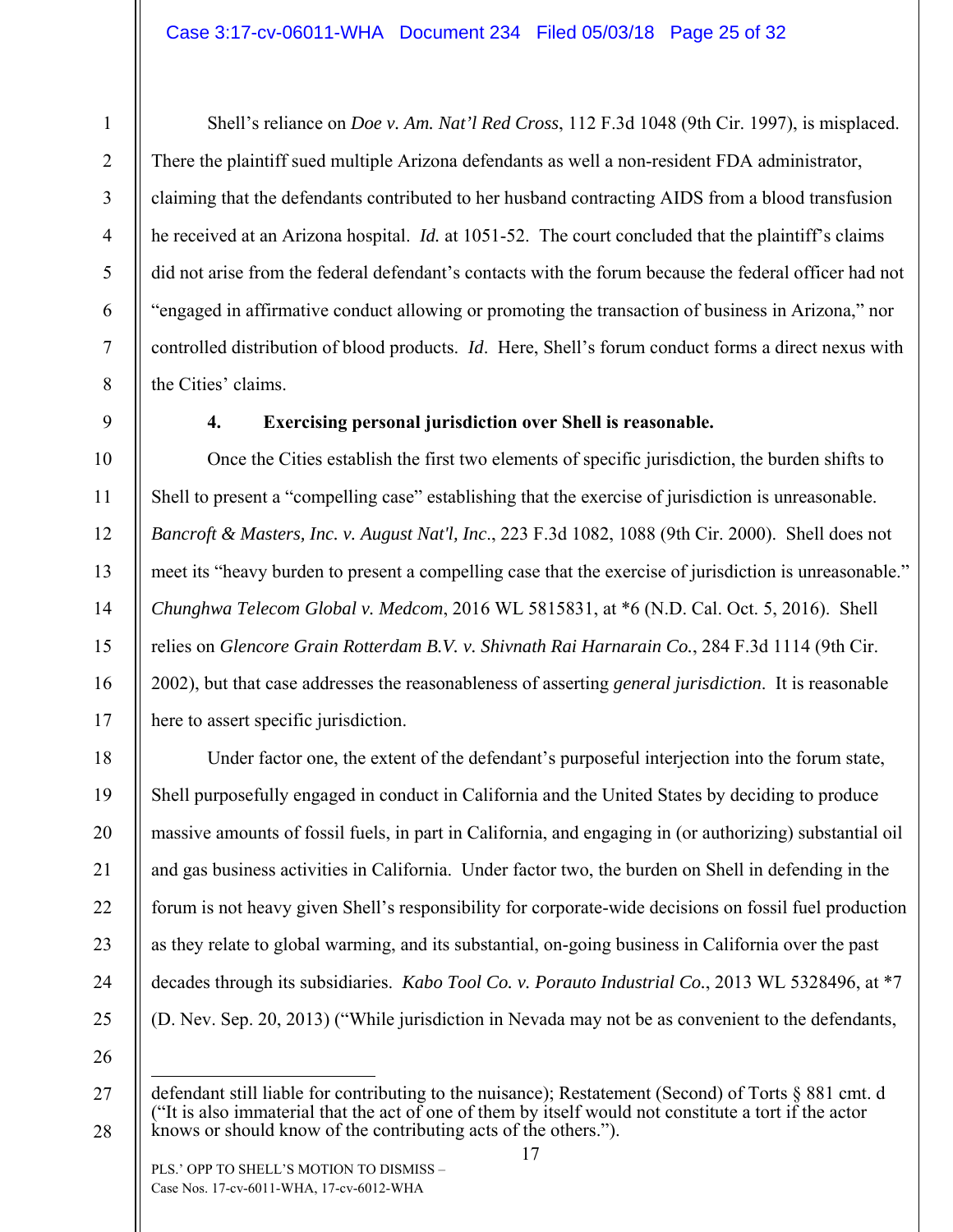### Case 3:17-cv-06011-WHA Document 234 Filed 05/03/18 Page 26 of 32

1 2 3 4 5 6 7 8 9 10 11 12 13 14 15 16 17 18 19 20 21 22 23 24 25 26 it does not present an unreasonable burden. The defendants have been conducting business in Nevada for over 10 years. If the defendants have the ability to sufficiently conduct business, they also have the ability to defend their actions in Nevada."). "[M]odern advances in communications and transportation have significantly reduced the burden of litigating in another country." *Sinatra v. Nat'l Enquirer, Inc.*, 854 F.2d 1191, 1199 (9th Cir. 1988). "[T]o present a 'compelling case' against jurisdiction, [Shell] must do more than simply claim, without elaboration, that litigation in a distant country presents an unreasonable burden." *Richmond Techns., Inc. v. Aumtech Business Solutions*, 2011 WL 2607158, at \*7 (N.D. Cal. July 1, 2011) (jurisdiction reasonable over defendants from India where "Defendants have not alleged that litigation in California would present a serious financial or physical hardship, nor have they suggested that India or some other state has a greater interest in the litigation or would provide a more efficient forum for resolving the dispute."). Shell has not identified any conflicts with the sovereignty of its resident country (factor three). The forum state has an interest in adjudicating the dispute (factor four) since "California has an interest in protecting its residents," an interest particularly strong here because the Cities bring claims, in part, in their sovereign capacities to redress injuries to the Cities and their residents. *Universal Stabilization Techns., Inc. v. Advanced BioNutrition Corp.*, 2017 WL 1838955, at \*6 (S.D. Cal. May 8, 2017). With respect to factor five, the most efficient judicial resolution of the controversy, California is the most efficient forum, given that the injuries and some of the injury-inducing conduct occurred in this state. Factor six is the importance of the forum to the plaintiff's interest in convenient and effective relief, and this forum offers convenient and effective relief for the Cities' given the well-developed body of U.S. nuisance law in multiple-tortfeasor cases; Shell has not identified any court that would be more effective or convenient. Finally, Shell has not identified an alternative forum (factor seven). If the Netherlands is considered an alternate forum, any inconvenience to Shell of litigating in California would be transferred to the Cities and thus cancelled out. *See, e.g., North Sister Publishing, Inc. v. Schefren*, 2015 U.S. Dist. LEXIS 64637, at  $*16$  (D. Or. Apr. 6, 2015).

27 28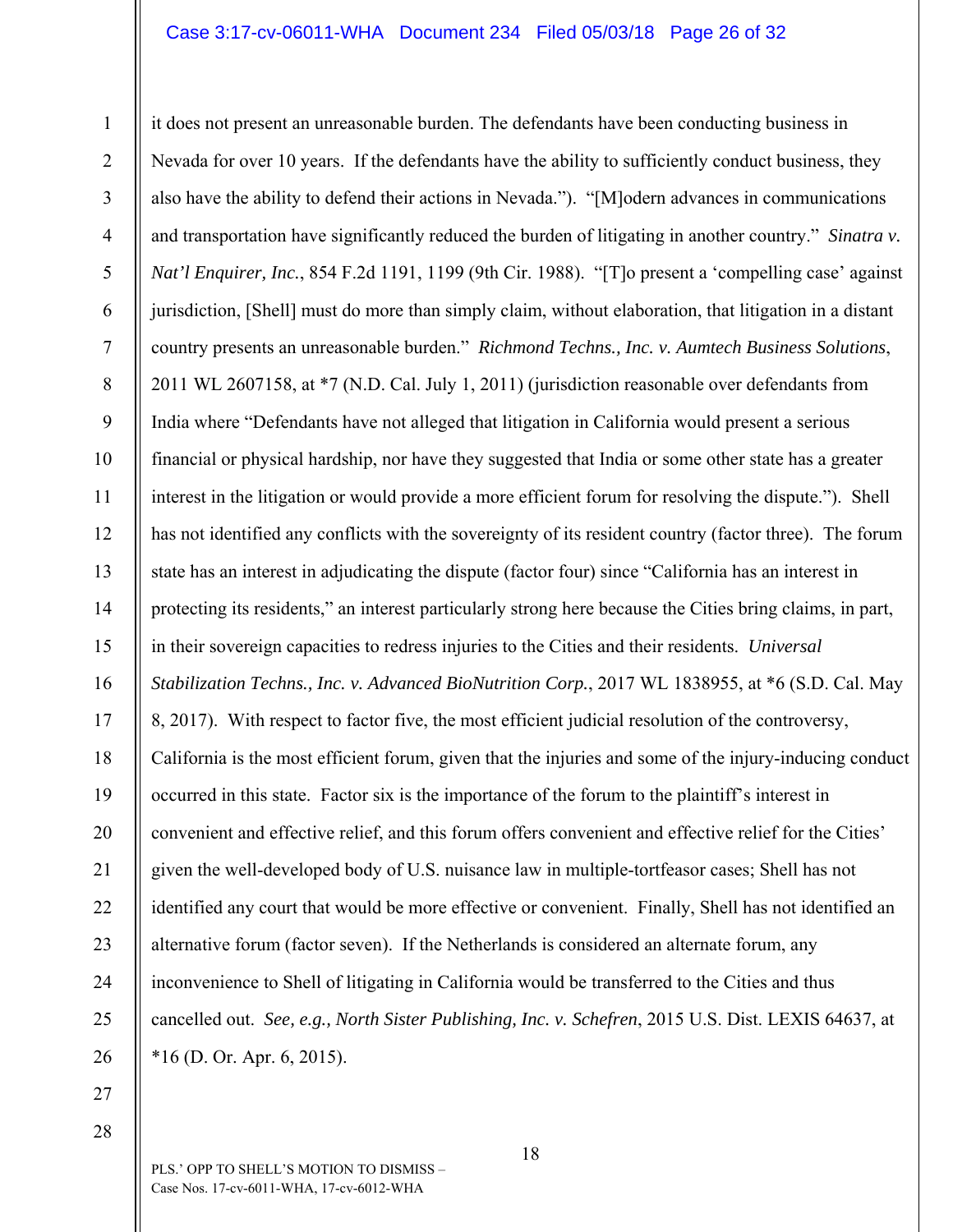#### Case 3:17-cv-06011-WHA Document 234 Filed 05/03/18 Page 27 of 32

1 2

3

4

5

6

7

8

9

10

12

13

14

15

16

17

18

19

20

21

22

## **B. Alternatively, the Cities are entitled to jurisdictional discovery.**

In the alternative, to the extent that the Court may not be inclined to deny Shell's motion outright, the Cities should be allowed jurisdictional discovery. *See, e.g., Laub v. United States DOI*, 342 F.3d 1080, 1093 (9th Cir. 2003); *Illumina, Inc. v. Qiagen NV*, 2016 WL 3902541, at \*4-5 (N.D. Cal. July 19, 2016); *SA Luxury Expeditions LLC v. Latin America for Less, LLC*, 2014 WL 6065838, at \*2 (N.D. Cal. Nov. 12, 2014); *Macias v. Waste Mgmt. Holdings, Inc.*, 2014 WL 4793989, at \*3 (N.D. Cal. Sept. 25, 2014). Discovery would be appropriate, for example, regarding Shell's role as the ultimate decisionmaker with respect to levels of companywide production of fossil fuels, its control over global climate policies, and its decisions to have its subsidiaries and agents carry out decisions regarding fossil fuel production and climate policies in California and the United States.

11

## **C. The Cities properly served Shell.**

Shell's objection to service of process is meritless. The California Code of Civil Procedure ("CCP") authorizes service on a corporation by delivering process to "a general manager" of the corporation. Cal. Code Civ. P. § 416.10(b). A similar procedure is separately authorized by California Corporations Code ("CC") § 2110, which CCP § 416.10(d) incorporates into the CCP.

California courts have "adopted a very broad definition of the term 'general manager' for purposes of service of process, finding it to include the domestic sales representative(s) and local distributor(s) of a foreign corporation." *Hatami v. Kia Motors Am., Inc.*, 2008 WL 4748233, at \*2 (C.D. Cal. Oct. 29, 2008). "'[E]very object of the service is obtained when the agent served is of sufficient character and rank to make it reasonably certain that the defendant will be apprised of the service made.'" *Id.* (quoting *Cosper v. Smith & Wesson Arms Co.*, 53 Cal. 2d 77, 83 (1959)); *Yamaha Motor Co., Ltd. v. Superior Court*, 174 Cal. App. 4th 264, 273 n.9 (2009).

19 PLS.' OPP TO SHELL'S MOTION TO DISMISS – 23 24 25 26 27 28 In general, service may be made on the domestic subsidiary of a foreign corporation if  $(1)$  the foreign parent is not otherwise "readily available for service in California," and (2) the parent and subsidiary have a "sufficiently close connection" such that the parent derives benefits from the subsidiary's California operations and it is likely that the subsidiary will notify the parent of having received service of process. *See U.S. ex rel. Miller v. Pub. Warehousing Co. KSC*, 636 F. App'x 947, 949 (9th Cir. 2016) (remanding for further factual development concerning parent-subsidiary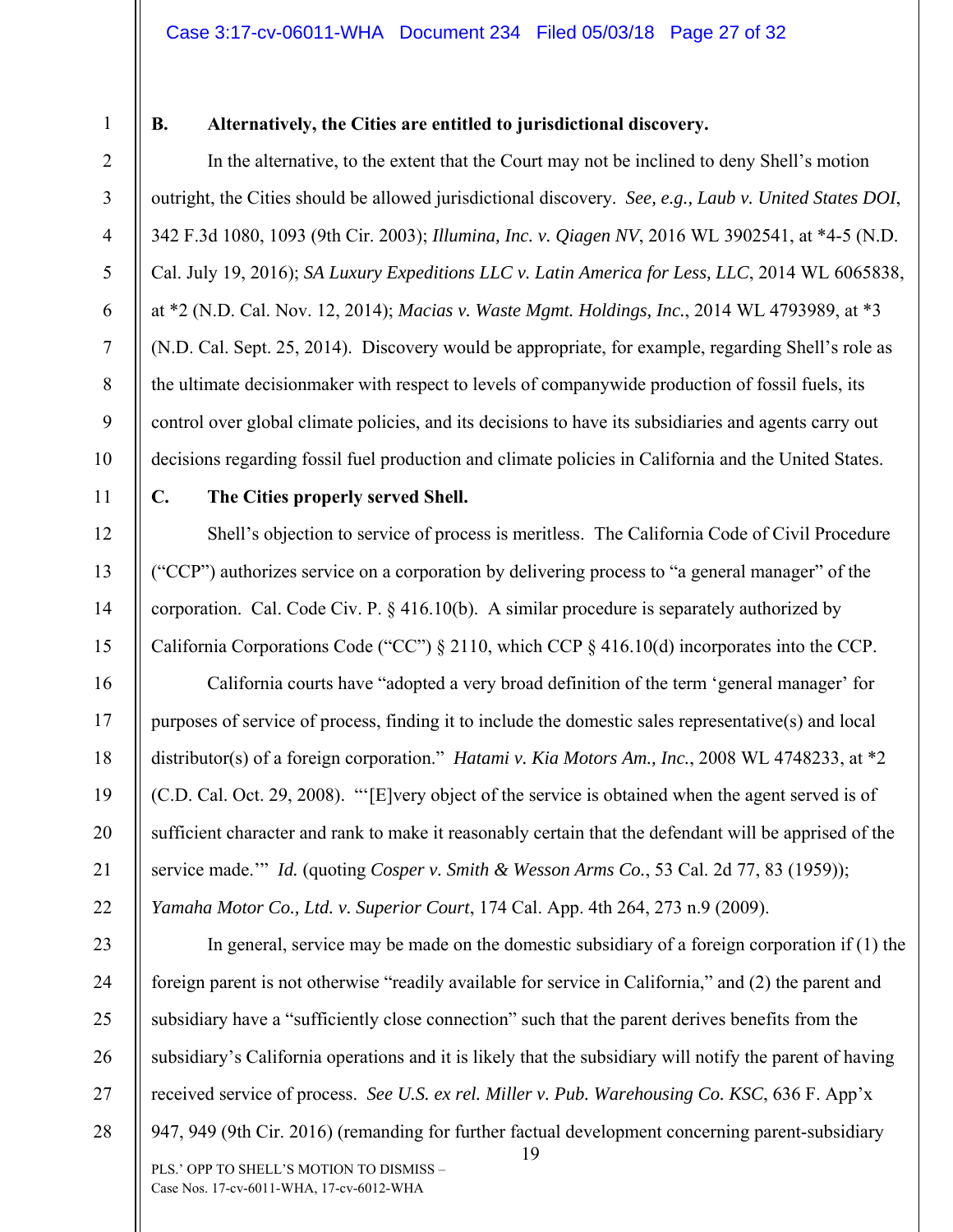#### Case 3:17-cv-06011-WHA Document 234 Filed 05/03/18 Page 28 of 32

1

2

3

4

5

6

11

21

relationship). Service on a domestic subsidiary as the general manager of a foreign parent is appropriate where the parent, through its subsidiary, receives business advantages it would otherwise receive if it conducted its own business in the state. *Id.*; *see also Khachatryan v. Toyota Motor Sales, U.S.A., Inc.*, 578 F. Supp. 2d 1224, 1227 (C.D. Cal. 2008) (service on domestic subsidiary as general manager of foreign parent was sufficient); *Gray v. Mazda Motor of Am., Inc.*, 560 F. Supp. 2d 928, 931 (C.D. Cal. 2008) (same).

7 8 9 10 12 13 14 15 16 17 18 19 20 22 23 Here, the Cities properly served Shell through the registered statutory agent of Shell's "general manager" in California, *i.e.*, Shell's domestic subsidiary, Shell Oil Company ("SOC"). *See*  ECF Nos. 150-3, 150-4, 150-5. Nonetheless, Shell incorrectly asserts that it cannot be served through a general manager because Shell itself "does not 'transact' business in the State of California and is therefore not subject to service under [CC] section 2110." Br. 19. Shell says this is because section 2110 applies only to "foreign corporations transacting intrastate business," and because, according to Shell, it does not conduct business in California. *Id.* Shell's assertion is irrelevant, however, because CCP section 416.10 independently allows a corporation to be served through its general manager, and that provision is not limited by CC section 2100. *Compare* Cal. Code Civ. P. 416.10(b) (independently authorizing service on "a corporation" through "a general manager") *with*  Cal. Code Civ. P. 416.10(d) (authorizing service on corporations under provisions separately established in California CC). CCP section 416.10 authorizes service on a corporation "by any of" four enumerated methods, only some of which involve service according to the procedures established separately in the CC. Cal. Code Civ. P. § 416.10; *Ault v. Dinner for Two, Inc.*, 27 Cal. App. 3d 145, 150 (1972). Shell argues that section 416.10(b) only permits service on a general manager outside California, Br. 22, but that is demonstrably incorrect. *Hatami*, 2008 WL 4748233, at \*2 (upholding service on general manager in California).

20 PLS.' OPP TO SHELL'S MOTION TO DISMISS – Case Nos. 17-cv-6011-WHA, 17-cv-6012-WHA 24 25 26 27 28 In this regard, Shell's reliance on *Cosper* and *Empire Steel Corp. of Texas, Inc. v. Superior Court*, 56 Cal. 2d 823 (1961), is misplaced. Those cases involved a since-repealed subsection of the CCP that made specific reference to corporations "doing business in this State"; such language is not found in the current version of section 416.10. *See Empire Steel Corp.*, 56 Cal. 2d at 828; *Cosper*, 53 Cal. 2d at 82; *see also Ault*, 27 Cal. App. 3d at 150 (discussing differences between old and new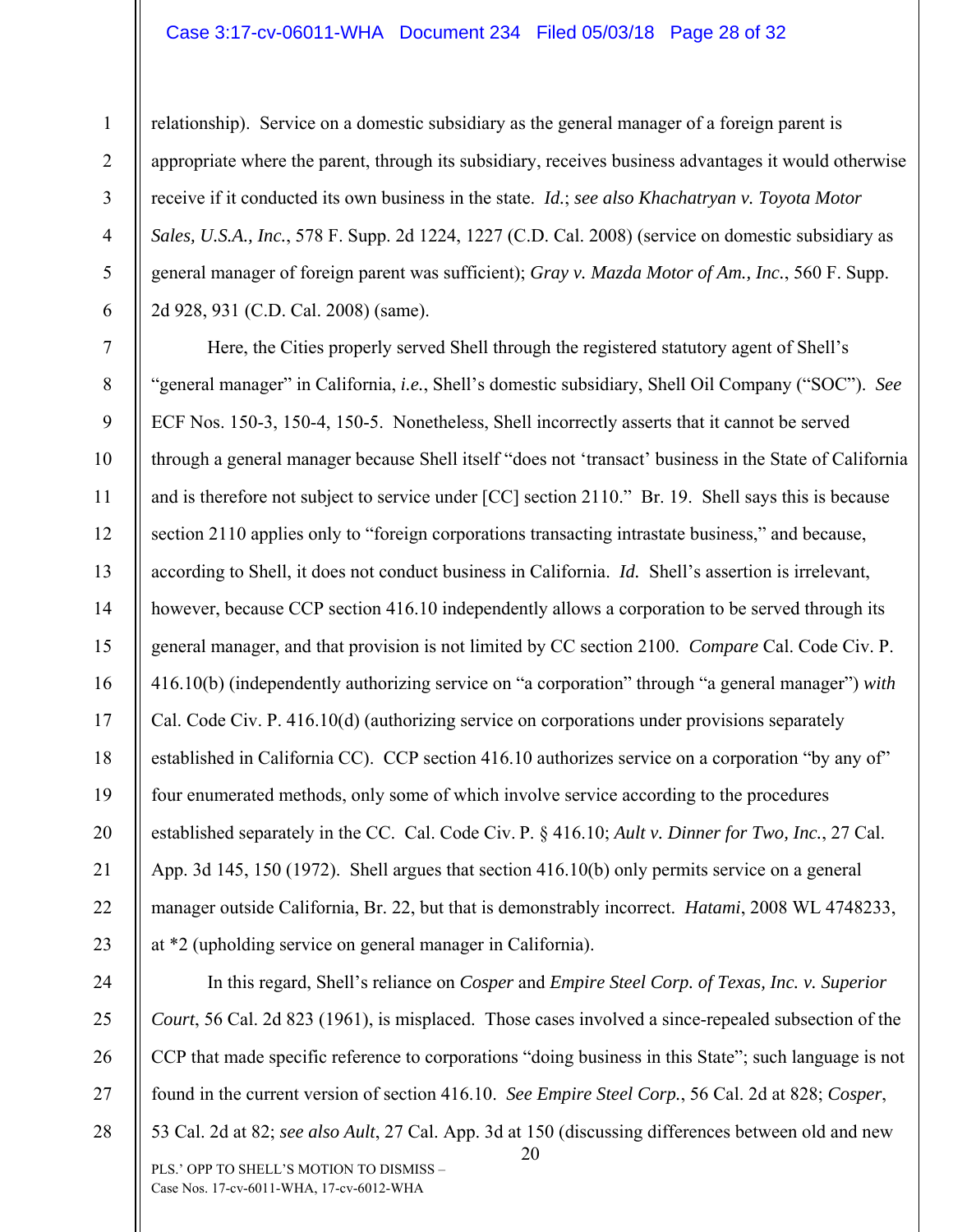#### Case 3:17-cv-06011-WHA Document 234 Filed 05/03/18 Page 29 of 32

1

2

3

4

5

6

7

8

9

10

11

12

13

14

15

16

17

18

19

versions of statute). Moreover, *Cosper* and *Empire Steel* focused not on whether "doing business in" California was a procedural requirement for service on a general manager, but instead on personal jurisdiction. *Empire Steel Corp.*, 56 Cal. 2d at 829; *Cosper*, 53 Cal. 2d at 82. The new version of this statute, however, "separates service of process from bases of jurisdiction." *Ault*, 27 Cal. App. 3d at 149.

Shell also argues that SOC cannot be its general manager because SOC has never "held express or implied authority to act as [] Shell's agent, including with respect to the production, refining, transport, marketing or sale of fossil fuels . . . in California." Br. 20 (quoting ECF No. 186- 2 ¶¶ 7, 9). But this is a straw man argument: the underlying rationale of California's "general manager" service rule is simply to ensure that the subsidiary served is reasonably likely to apprise the corporate parent of the lawsuit. *Cosper*, 53 Cal. 2d at 83; *Yamaha*, 174 Cal. App. 4th at 273 n.9. "General managers may be domestic distributors, salesmen or advertisers, or customer service liaisons of foreign manufacturers even if the foreign-domestic relationship is 'casual' or 'nonexclusive' as long as the domestic entity provides the foreign entity an open channel for the regular flow of business from the foreign entity into California." *Brighton Collectibles, Inc. v. Winston Brands, Inc.*, 2013 WL 394060, at \*6 (S.D. Cal. Jan. 30, 2013). Here, Shell does not dispute that SOC is registered to do business in California. *See* ECF No. 186-2 ¶ 18; ECF No. 186-3. Nor does Shell dispute that Shell subsidiaries have extensive oil and gas operations in California. ECF No. 186-2 ¶¶ 18-22; ECF No. 150-3.

21 PLS.' OPP TO SHELL'S MOTION TO DISMISS – Case Nos. 17-cv-6011-WHA, 17-cv-6012-WHA 20 21 22 23 24 25 26 27 28 Shell admits, moreover, that it "sets the overall strategy and business principles" for all of its subsidiaries, including SOC. *See* ECF No. 186-2 ¶ 13. Indeed, "it appears there would be ample regular contact between" Shell and SOC, and that the "contact would be of sufficient rank and character to make it reasonably certain that [Shell] would be appraised of the service of process" on SOC. *Halo Elecs., Inc. v. Bel Fuse Inc.*, 2010 WL 2605195, at \*2 (N.D. Cal. June 28, 2010) (service on general manager sufficient). This is not a case like *General Motors Corp. v. Superior Court*, where the plaintiffs did not offer sufficient factual allegations regarding the role of the person served as a general manager within the foreign corporation's overall business. 15 Cal. App. 3d 81 (1971). SOC clearly did apprise its corporate parent of the Cities' cases and, Shell has appeared to defend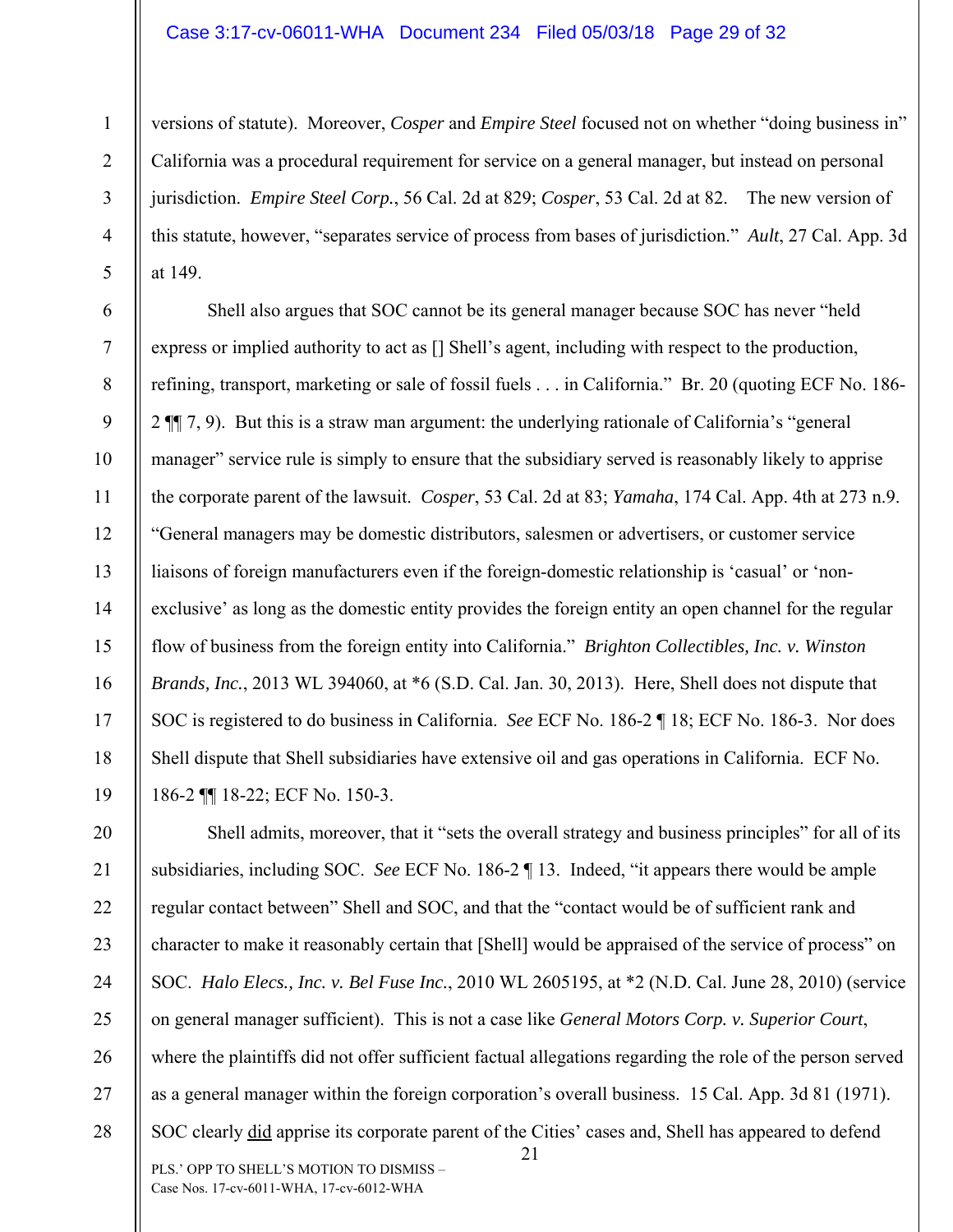# Case 3:17-cv-06011-WHA Document 234 Filed 05/03/18 Page 30 of 32

1 2 3 4 5 6 7 8 9 10 11 itself. And, while service of process rules must of course be followed, such rules "should be liberally construed to effectuate service and uphold the jurisdiction of the court if actual notice has been received by the defendant." *Gibble v. Car-Lene Research, Inc.*, 67 Cal. App. 4th 295, 313 (1998); *Hatami,* 2008 WL 4748233, at \*1; *see also Crowley v. Bannister*, 734 F.3d 967, 975 (9th Cir. 2013) (service of process rules "should be liberally construed so long as a party receives sufficient notice of the complaint"); *Khachatryan*, 578 F. Supp. 2d at 1227 (service on general manager sufficient, in part, because foreign parent company was in fact put on notice by service on general manager); *Gray*, 560 F. Supp. 2d at 931 (same). The Cities served defendant BP p.l.c. ("BP") in exactly the same manner used for service on Shell, but, unlike Shell, BP has not objected to service of process. **D. The Cities have stated a claim upon which relief may be granted.**  Without identifying any specific arguments, Shell seeks to incorporate its motion to dismiss

for failure to state a claim but the Court need only consider arguments that are specifically and distinctively raised by the parties in their briefs.<sup>43</sup> Alternatively, should the Court consider Shell's other brief, the Cities likewise incorporate their opposition to the motion to dismiss on the merits.

## **V. CONCLUSION**

The Court should deny Shell's motion and find that Shell is subject to jurisdiction and was properly served.

| 18 | Dated: May 3, 2018                       | Respectfully submitted,                                                                                |
|----|------------------------------------------|--------------------------------------------------------------------------------------------------------|
| 19 |                                          | ** /s/ Erin Bernstein                                                                                  |
| 20 |                                          | BARBARA J. PARKER (State Bar #069722)<br>City Attorney                                                 |
| 21 |                                          | MARIA BEE (State Bar #167716)<br><b>Special Counsel</b>                                                |
| 22 |                                          | ERIN BERNSTEIN (State Bar #231539)<br><b>Supervising Deputy City Attorney</b>                          |
| 23 |                                          | MALIA MCPHERSON (State Bar #313918)<br>Attorney                                                        |
| 24 |                                          | One Frank H. Ogawa Plaza, 6th Floor<br>Oakland, California                                             |
| 25 |                                          | Tel.: (510) 238-3601<br>Fax: (510) 238-6500                                                            |
| 26 |                                          | Email: ebernstein@oaklandcityattorney.org                                                              |
| 27 |                                          | <b>Attorneys for Plaintiffs</b>                                                                        |
| 28 | PLS.' OPP TO SHELL'S MOTION TO DISMISS - | <sup>43</sup> Independent Towers of Washington v. Washington, 350 F.3d 925, 929 (9th Cir. 2003).<br>22 |

Case Nos. 17-cv-6011-WHA, 17-cv-6012-WHA

12

13

14

15

16

17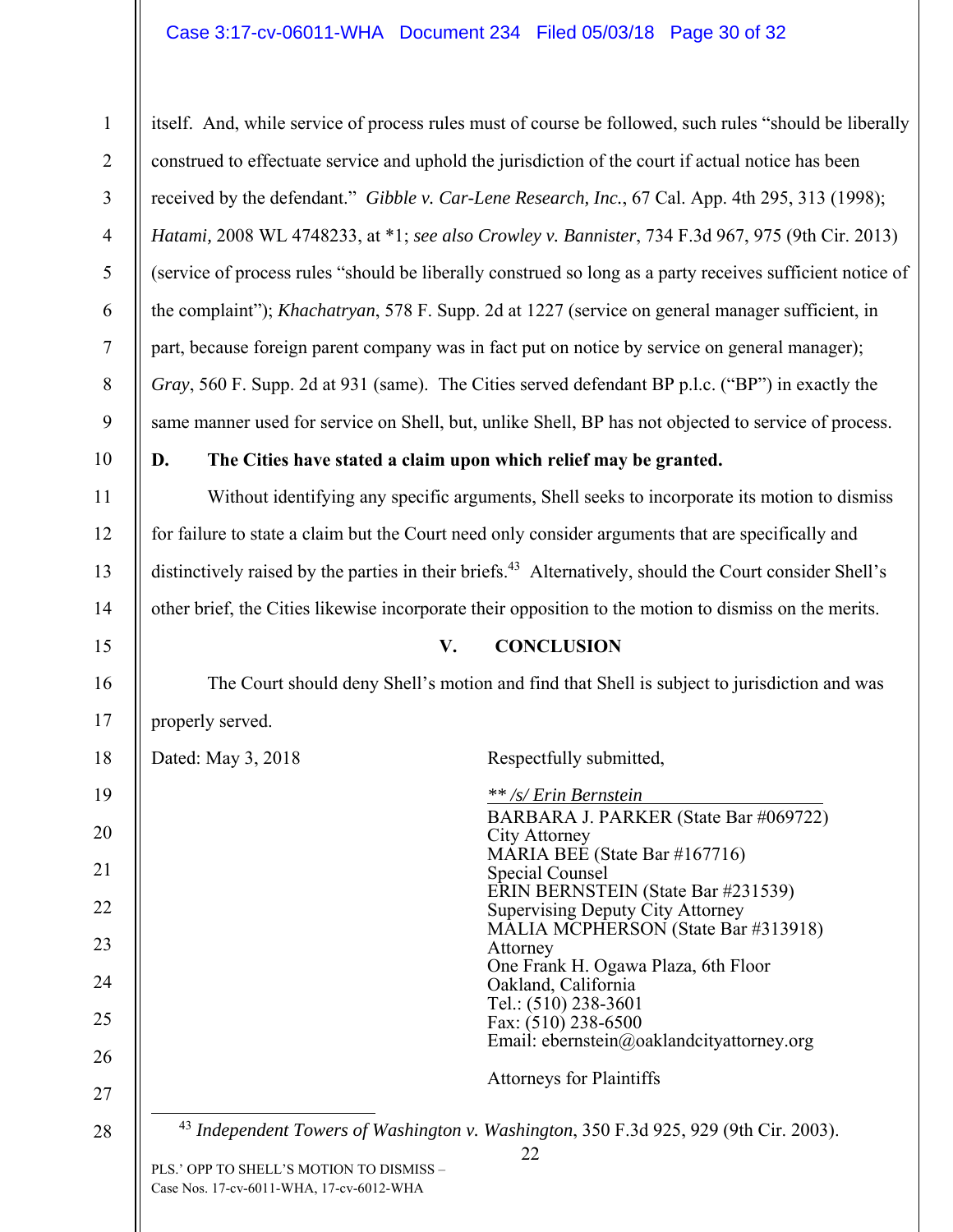| $\mathbf{1}$   | CITY OF OAKLAND and                                                                                       |  |  |  |  |
|----------------|-----------------------------------------------------------------------------------------------------------|--|--|--|--|
| $\overline{2}$ | PEOPLE OF THE STATE OF CALIFORNIA,<br>acting by and through Oakland City Attorney                         |  |  |  |  |
| 3              | <b>BARBARA J. PARKER</b>                                                                                  |  |  |  |  |
| $\overline{4}$ | ** Pursuant to Civ. L.R. 5-1(i)(3), the electronic<br>filer has obtained approval from this signatory.    |  |  |  |  |
| 5              | ** /s/ Matthew D. Goldberg                                                                                |  |  |  |  |
| 6              | DENNIS J. HERRERA, State Bar #139669<br><b>City Attorney</b>                                              |  |  |  |  |
| 7              | RONALD P. FLYNN, State Bar #184186<br>Chief Deputy City Attorney                                          |  |  |  |  |
| 8              | YVONNE R. MERÉ, State Bar #173594<br>Chief of Complex and Affirmative Litigation                          |  |  |  |  |
| 9              | ROBB W. KAPLA, State Bar #238896<br>Deputy City Attorney                                                  |  |  |  |  |
| 10             | MATTHEW D. GOLDBERG, State Bar #240776<br>Deputy City Attorney                                            |  |  |  |  |
| 11             | City Hall, Room 234                                                                                       |  |  |  |  |
| 12             | 1 Dr. Carlton B. Goodlett Place<br>San Francisco, California 94102-4602                                   |  |  |  |  |
|                | Tel.: (415) 554-4748<br>Fax.: (415) 554-4715                                                              |  |  |  |  |
| 13             | Email: matthew.goldberg@sfcityatty.org                                                                    |  |  |  |  |
| 14             | <b>Attorneys for Plaintiffs</b><br>CITY AND COUNTY OF SAN FRANCISCO and                                   |  |  |  |  |
| 15             | PEOPLE OF THE STATE OF CALIFORNIA,<br>acting by and through San Francisco City Attorney                   |  |  |  |  |
| 16             | <b>DENNIS J. HERRERA</b>                                                                                  |  |  |  |  |
| 17             | ** Pursuant to Civ. L.R. $5-1(i)(3)$ , the electronic<br>filer has obtained approval from this signatory. |  |  |  |  |
| 18             | /s/ Steve W. Berman                                                                                       |  |  |  |  |
| 19             | STEVE W. BERMAN (pro hac vice)<br>steve@hbsslaw.com                                                       |  |  |  |  |
| 20             | <b>HAGENS BERMAN SOBOL SHAPIRO LLP</b><br>1918 Eighth Ave. Suite 3300                                     |  |  |  |  |
| 21             | Seattle, Washington 98101<br>Tel.: (206) 623-7292                                                         |  |  |  |  |
| 22             | Fax: (206) 623-0594                                                                                       |  |  |  |  |
| 23             | SHANA E. SCARLETT (State Bar #217895)                                                                     |  |  |  |  |
| 24             | <b>HAGENS BERMAN SOBOL SHAPIRO LLP</b><br>715 Hearst Avenue, Suite 202                                    |  |  |  |  |
| 25             | Berkeley, California 94710<br>Tel.: (510) 725-3000<br>Fax: (510) 725-3001                                 |  |  |  |  |
| 26             | MATTHEW F. PAWA (pro hac vice)                                                                            |  |  |  |  |
| 27<br>28       | $\text{mattp}(a)$ hbsslaw.com<br>BENJAMIN A. KRASS (pro hac vice)                                         |  |  |  |  |
|                | 23                                                                                                        |  |  |  |  |
|                | PLS.' OPP TO SHELL'S MOTION TO DISMISS -<br>Case Nos. 17-cv-6011-WHA, 17-cv-6012-WHA                      |  |  |  |  |
|                |                                                                                                           |  |  |  |  |